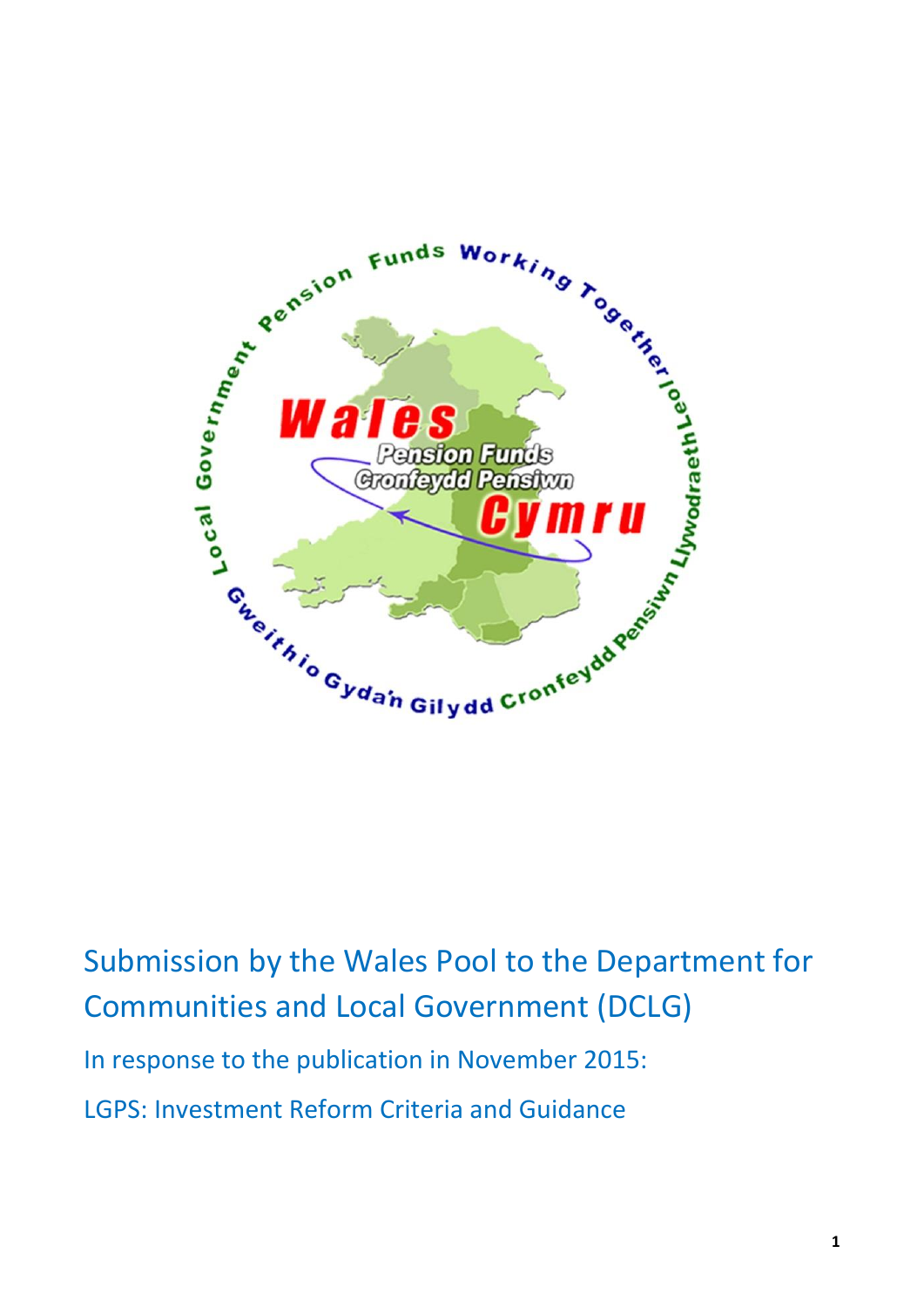# Introduction

As Chairs of the pension committees for the eight Welsh local government pension funds, we are delighted to submit this proposal comprising details of the establishment of the Wales Pool.

Within Wales, our work on identifying the opportunity for achieving efficiencies through the pooling of investments predates the announcement of the LGPS wide agenda last year. Prior to the publication of the guidance to the LGPS in November 2015, we had already developed and agreed a detailed business plan which included joint procurement of a single provider for passive management and establishment of a pooling vehicle for collective investment. We have recently implemented the appointment of a single passive manager and are benefiting as a result from significant cost savings effective from April 2016.

In this document, we have confirmed our commitment to appoint a regulated third party operator to provide a series of collective vehicles in order to benefit from economies of scale from the management of Welsh pension fund assets. The arrangements will be provided through a robust governance structure providing clear accountability back to individual funds.

Discussions are continuing on the precise arrangements to be put in place for the different types of investments held by the funds but we are estimating that annual savings – net of all running costs – in the region of £10m p.a. could be achieved.

We are a cohesive group of funds with a long experience of collaborating across a number of policy areas, reflecting the specific economic, social, regulatory and political context within Wales. There is a strong desire within Wales to continue the direction of travel we have adopted to date and to capture fully the benefits which we outline in this proposal.

Cllr. Graham Hinchey, Chair, Investment Advisory Panel, Cardiff and Vale of Glamorgan Pension Fund

- Cllr. Rob Stewart, Chair, Pension Fund Committee, City and County of Swansea Pension Fund
- Cllr. Alan Diskin, Chair, Pension Fund Committee, Clwyd Pension Fund
- Cllr. Wyn Evans, Chair, Pension Fund Panel, Dyfed Pension Fund
- Cllr. Mary Barnett, Chair, Pensions Committee, Greater Gwent (Torfaen) Pension Fund
- Cllr. Stephen Churchman, Chair, Pensions Committee, Gwynedd Pension Fund
- Cllr. A G Thomas, Chair, Powys Pension Fund
- Cllr. Mark Norris, Chair, Pension Fund Committee, Rhondda Cynon Taff Pension Fund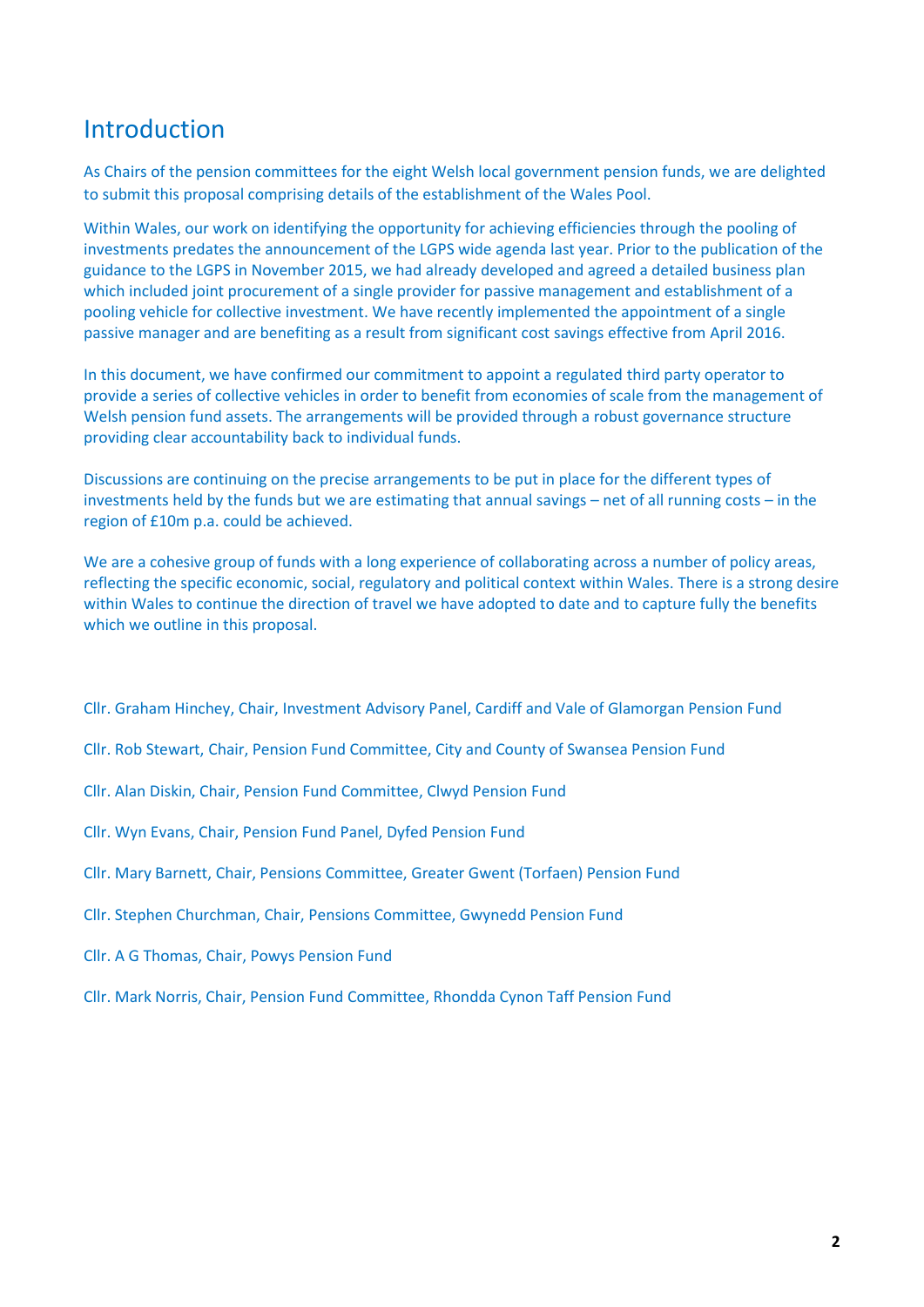# **Proposal for asset pooling in the LGPS – 15 July 2016**

| Name of pool        | <b>Wales Pool</b>                              |
|---------------------|------------------------------------------------|
| Participating funds | Cardiff and Vale of Glamorgan Pension Fund     |
|                     | <b>City and County of Swansea Pension Fund</b> |
|                     | <b>Clwyd Pension Fund</b>                      |
|                     | <b>Dyfed Pension Fund</b>                      |
|                     | <b>Greater Gwent (Torfaen) Pension Fund</b>    |
|                     | <b>Gwynedd Pension Fund</b>                    |
|                     | <b>Powys Pension Fund</b>                      |
|                     | <b>Rhondda Cynon Taff Pension Fund</b>         |
|                     |                                                |

Any enquiries in relation to this submission should be addressed to:-

- Christine Salter, Corporate Director Resources, City of Cardiff Council [C.Salter@cardiff.gov.uk;](mailto:C.Salter@cardiff.gov.uk) 0292 0872301
- Mike Hawes, Head of Finance and Delivery, City and County of Swansea [Mike.Hawes@swansea.gov.uk;](mailto:Mike.Hawes@swansea.gov.uk) 01792 636423
- Gary Ferguson, Corporate Finance Manager, Flintshire County Council [gary.ferguson@flintshire.gov.uk;](mailto:gary.ferguson@flintshire.gov.uk) 01352 702271
- Chris Moore, Director of Corporate Services, Carmarthenshire County Council [CMoore@carmarthenshire.gov.uk;](mailto:CMoore@carmarthenshire.gov.uk) 01267 224120
- Nigel Aurelius, Assistant Chief Executive (Resources), Torfaen County Borough Council [Nigel.Aurelius@torfaen.gov.uk;](mailto:Nigel.Aurelius@torfaen.gov.uk) 01495 742623
- Dafydd L. Edwards, Head of Finance, Gwynedd Council [DafyddLEdwards@gwynedd.gov.uk;](mailto:DafyddLEdwards@gwynedd.gov.uk) 01286 682668
- David Powell, Strategic Director Resources, Powys County Council [david.powell@powys.gov.uk;](mailto:david.powell@powys.gov.uk) 01597 826729
- Chris Lee, Group Director Corporate and Frontline Services, Rhondda Cynon Taff County Borough Council [Christopher.D.Lee@rctcbc.gov.uk;](mailto:Christopher.D.Lee@rctcbc.gov.uk) 01443 424026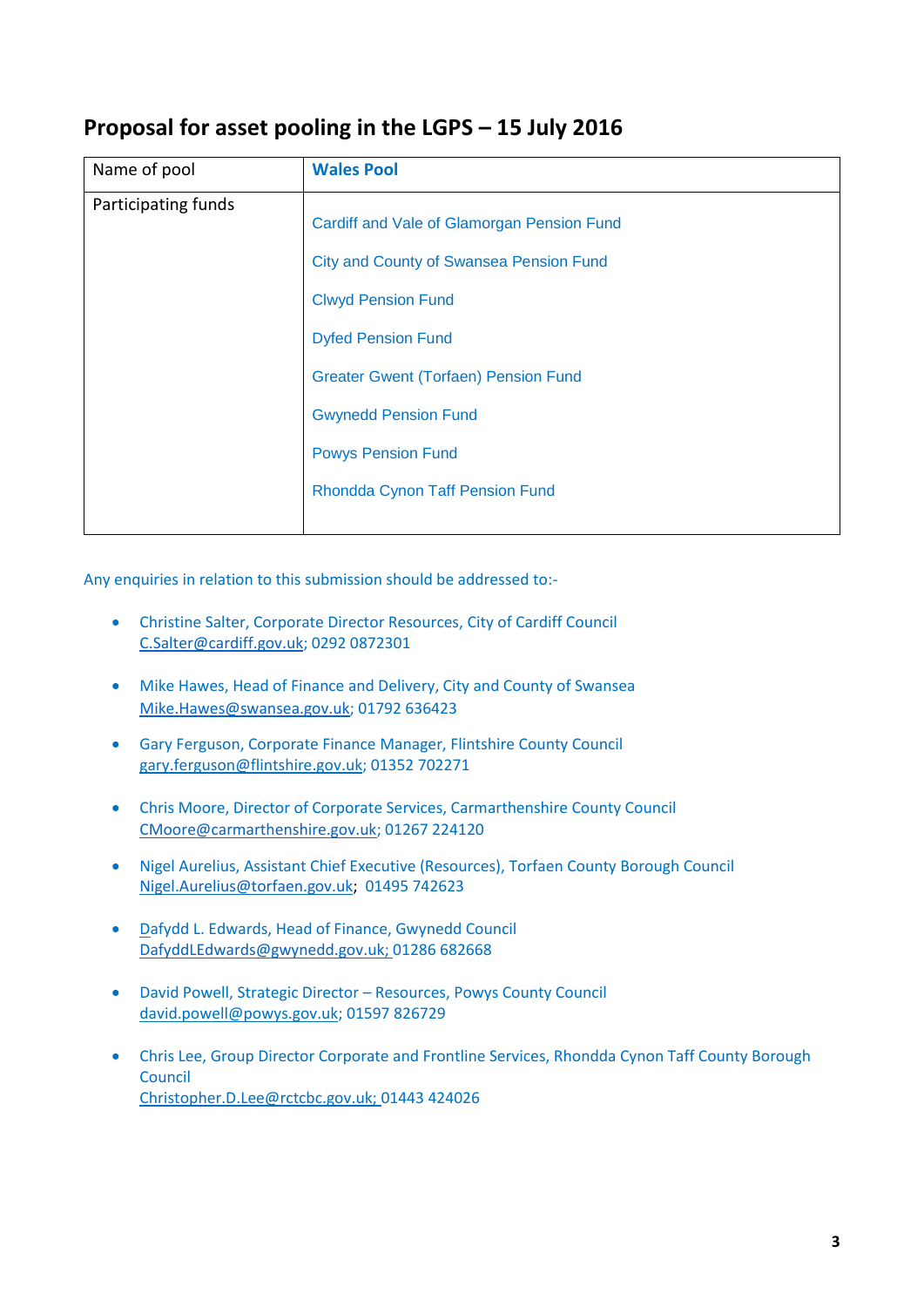## **Criterion A: Asset pools that achieve the benefits of scale**

| 1. The size of the pool once fully operational.    |  |
|----------------------------------------------------|--|
| (a) Please state the total value of assets (£b) to |  |
| be invested via the pool once transition is        |  |
| complete (based on asset values as at              |  |
| $31.3.2015$ ).                                     |  |

The total assets of the eight funds participating in the Wales Pool are shown in the table below.

| <b>Fund</b>                                 | <b>Assets (£m)</b> |
|---------------------------------------------|--------------------|
| Cardiff and Vale of Glamorgan Pension Fund  | 1,653              |
| City and County of Swansea Pension Fund     | 1,528              |
| <b>Clwyd Pension Fund</b>                   | 1,377              |
| <b>Dyfed Pension Fund</b>                   | 1,908              |
| <b>Greater Gwent (Torfaen) Pension Fund</b> | 2,184              |
| <b>Gwynedd Pension Fund</b>                 | 1,408              |
| <b>Powys Pension Fund</b>                   | 512                |
| Rhondda Cynon Taff Pension Fund             | 2,228              |
| <b>Total</b>                                | 12,798             |

Asset values are shown as at March 2015.

Our ambition for the Pool is to create appropriate vehicles for collective investment for all participating funds across all asset classes in time.

Assets which are currently held as life policies will be regarded as being within the Pool's governance arrangements but it will be necessary for them to be held outside of the pooled investment vehicles managed by the appointed operator such that the individual funds remain beneficiaries of the relevant policies. However, the investments are regarded as being an integral component of the Pool on the basis that a single manager has been appointed through a collective procurement exercise, and the ongoing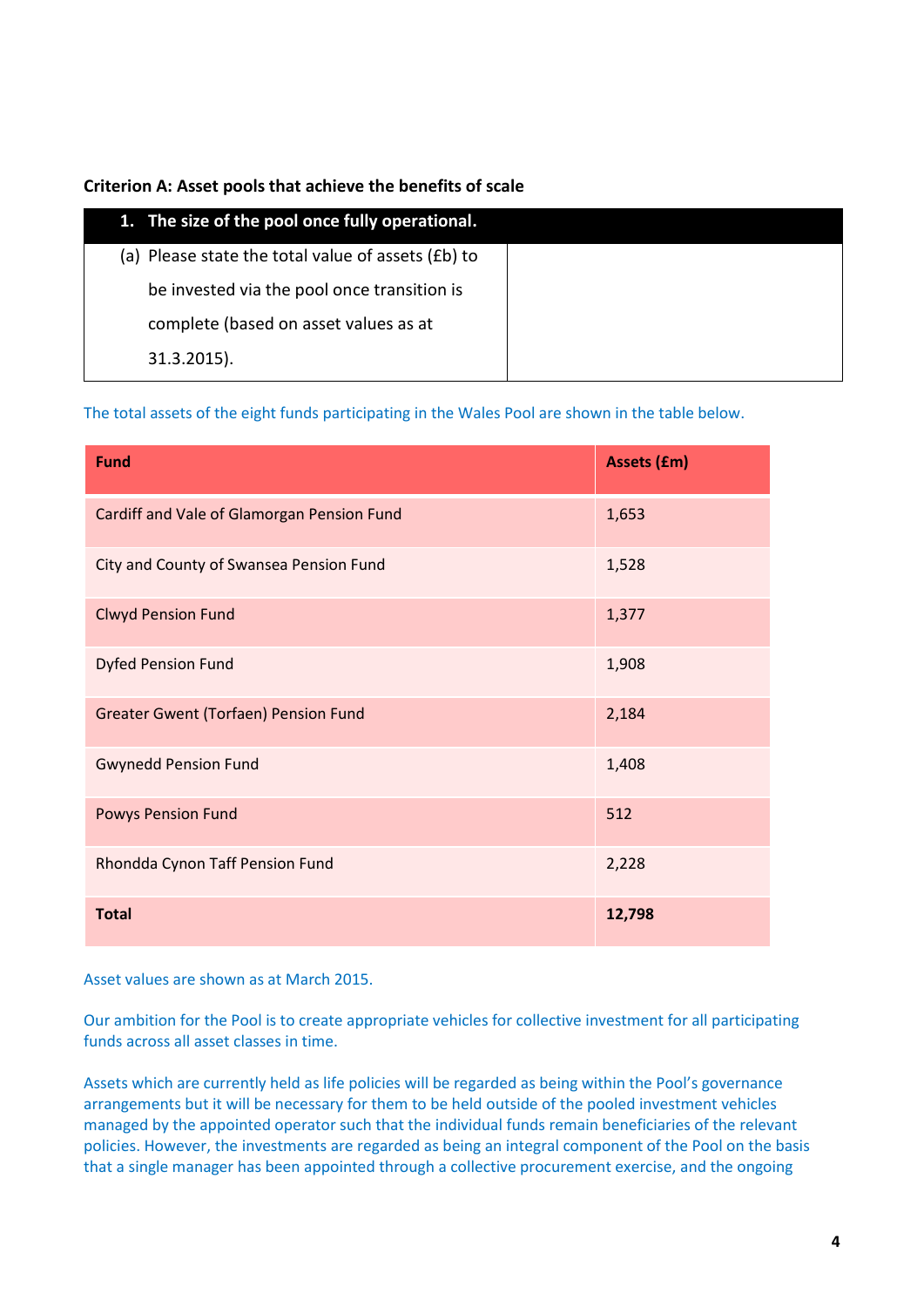monitoring and reporting of the investments will be incorporated into the Pool and fall within the responsibility of the Pool's Joint Governance Committee.

Where funds hold illiquid investments with fixed term lives, it could be very costly to exit from such investments before the realisation of the underlying assets. For that reason, it is proposed that holdings in such funds are retained outside of the Pool until expiry. However, new investments in such assets will be made within the Pool.

Depending on the precise nature of the services available from the appointed operator, it may be possible that one of the participating funds may wish to hold a proportion of their assets outside of the pool. More details are provided in the section below.

|                                                                                                                                                                                  | 2. Assets which are proposed to be held outside the pool and the rationale for doing so.  |              |  |
|----------------------------------------------------------------------------------------------------------------------------------------------------------------------------------|-------------------------------------------------------------------------------------------|--------------|--|
|                                                                                                                                                                                  | (a) Please provide a summary of the total amount and type of assets which are proposed to |              |  |
|                                                                                                                                                                                  | be held outside of the pool (once transition is complete, based on asset values at        |              |  |
|                                                                                                                                                                                  | $31.3.2015$ ).                                                                            |              |  |
| The funds will aim to include all of their assets within the pooling arrangements unless there are technical<br>barriers preventing them from doing so for specific investments. |                                                                                           |              |  |
|                                                                                                                                                                                  | (b) Please attach an ANNEX for each authority that                                        | See Annex 1. |  |
|                                                                                                                                                                                  | proposes to hold assets outside of the pool                                               |              |  |
|                                                                                                                                                                                  | detailing the amount, type, how long they will be                                         |              |  |
|                                                                                                                                                                                  | held outside the pool, reason and how it                                                  |              |  |
|                                                                                                                                                                                  | demonstrates value for money.                                                             |              |  |

The funds will aim to include all of their assets within the pooling arrangements unless there are technical barriers preventing them from doing so. Annex 1 supplied by Clwyd Pension Fund highlights a couple of mandates where there are some uncertainties on this point.

Funds will hold a small level of operational cash outside of the Pool to help with the efficient management of the fund. Such balances are expected to be modest and will be reviewed on a regular basis.

Funds may also wish to have the flexibility to make limited local investments within their own investment strategy should an appropriate opportunity arise, subject to discussions with the other funds within the Pool.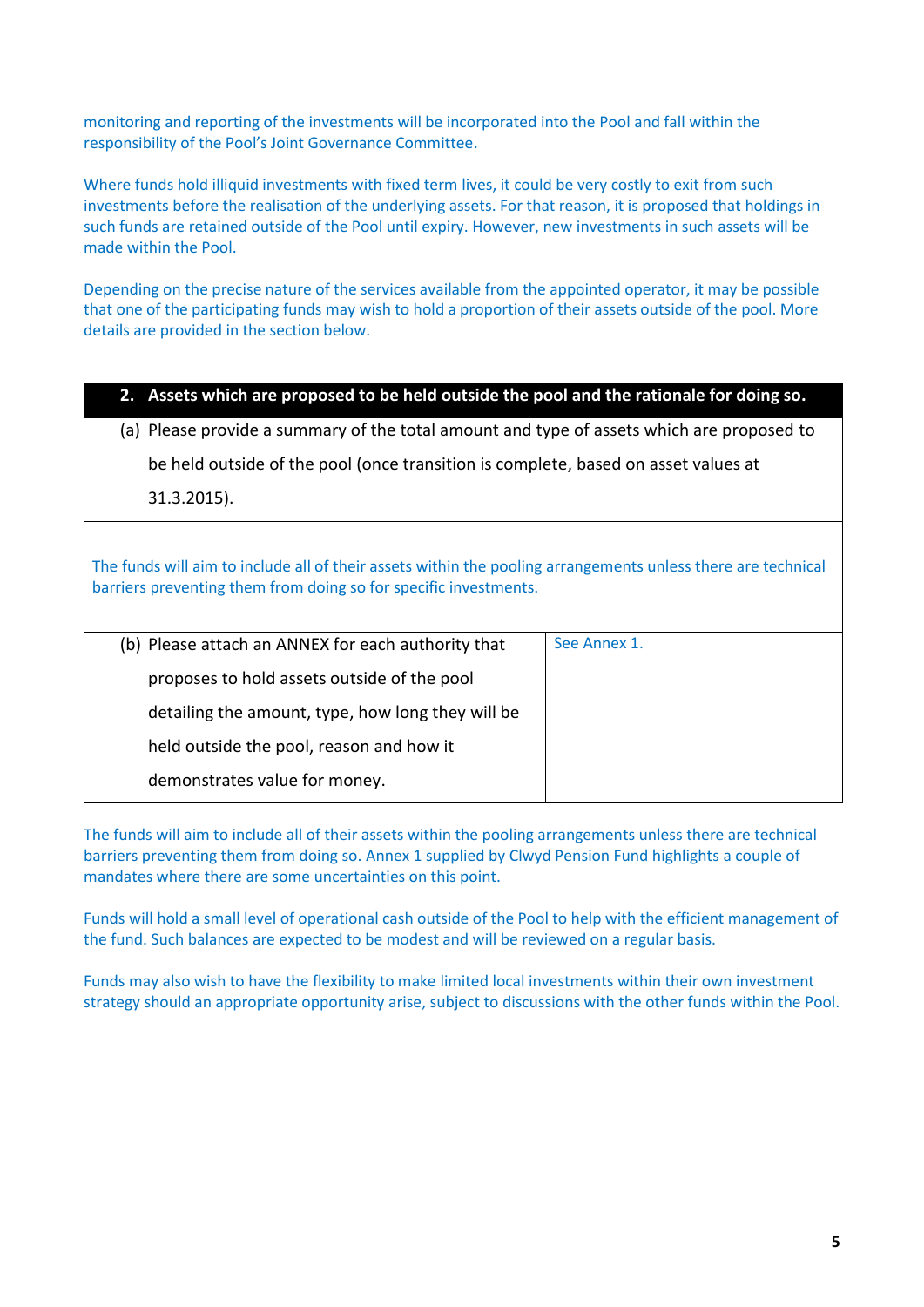## **3. The type of pool including the legal structure.**

- (a) Please set out the type of pool, including legal structure, and confirm that it has been formally signed off by all participating authorities:
- Details of the FCA authorised structure that will be put in place, and has been signed off by the participating authorities.
- Outline of tax treatment and legal position, including legal and beneficial ownership of assets.
- The composition of the supervisory body.

| Please confirm that all participating authorities in the |  |
|----------------------------------------------------------|--|
| pool have signed up to the above. If not, please         |  |
| provide in an Annex the timeline when sign-off is        |  |
| expected and the reason for this to have occurred post   |  |
| July submission date.                                    |  |

All administering authorities for the participating funds have formally agreed to the nature of the pooling arrangements as described in this section.

We believe that clear and robust governance arrangements are critical in terms of ensuring that the desired objectives of the Pool are achieved.

It is proposed that the Pool appoints a third party operator authorised by the FCA to provide a series of investment sub-funds in which the assets of the participating funds will be invested.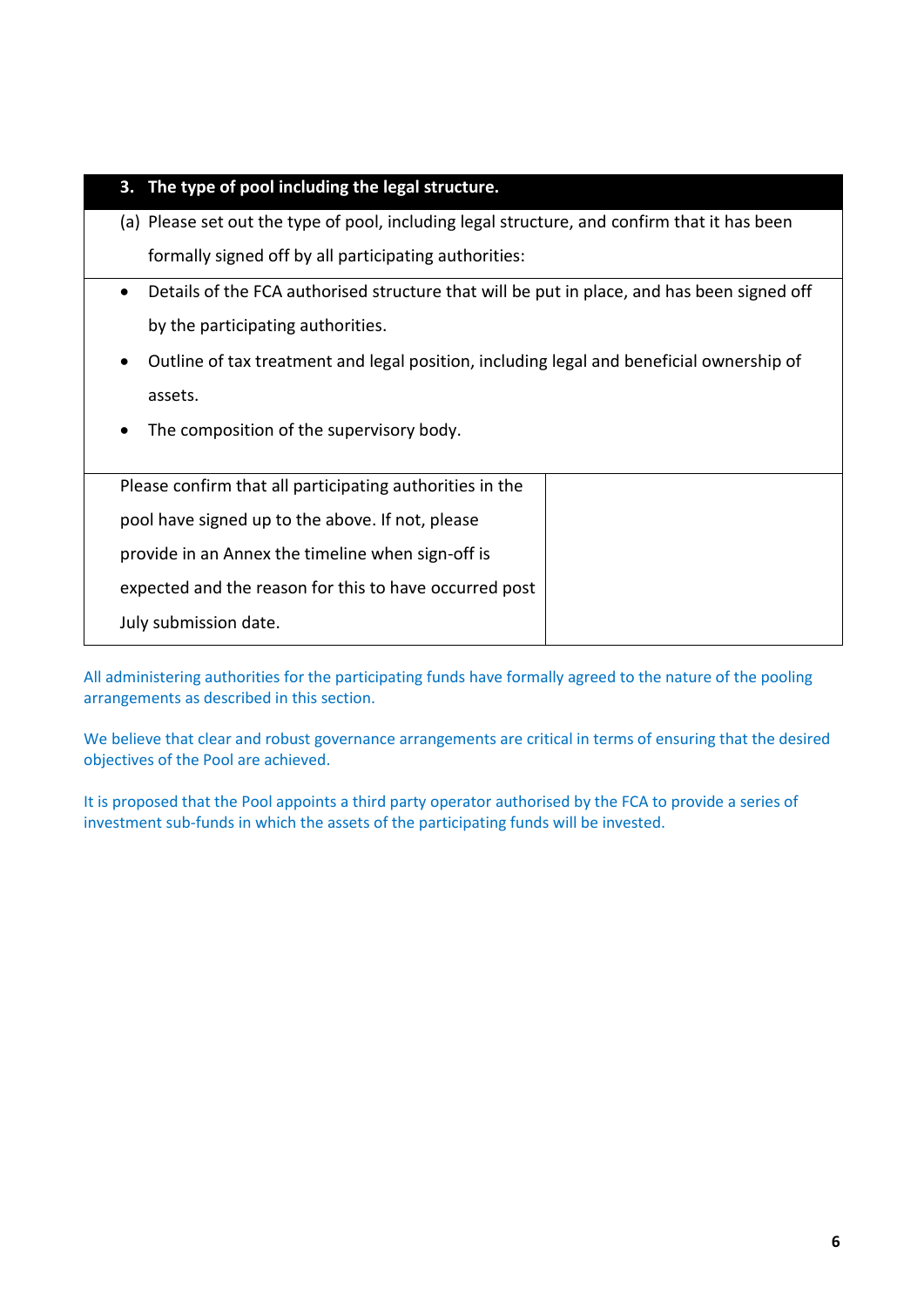

The formal decision to appoint a third party operator of collective vehicles was taken originally by all of the Welsh funds in September 2015 following a detailed report and business plan commissioned from external advisers. In light of the publication of the criteria for LGPS pooling published in November 2015 - and the formation of a number of other LGPS pools within England since that date - that decision has been revisited and re-confirmed by the Wales Pool earlier this year. This does not preclude consideration in future of the option of designing and building our own regulated operator.

A Joint Governance Committee (JGC) will be established to oversee the operator. The Committee will comprise elected members – one from each of the eight participating funds. It is anticipated that this is likely to be the Chairs of the respective Pensions Committees though administering authorities may choose to nominate alternative members if appropriate. This arrangement will provide accountability for the operator back to individual administering authorities.

The remit of the JGC is discussed in more detail in section B3.

The operator will be responsible for selecting and contracting with investment managers for each of the subfunds as well as appointing other service providers such as custodian, depositary and administrators as necessary.

We anticipate at this stage that listed bonds and equities are likely to be invested through a UK based Authorised Contractual Scheme (ACS) in order to benefit from the tax transparent nature of the vehicle, though we will discuss this issue with the appointed operator. It may be that alternative vehicles are more appropriate for some other asset classes. As well as considering the options with the operator, we will also take external advice on the final proposed approach from a tax efficiency basis.

Under the proposed structure, it is expected that the funds will remain beneficial owners of the assets but that the legal contracts with the investment managers will be with the operator.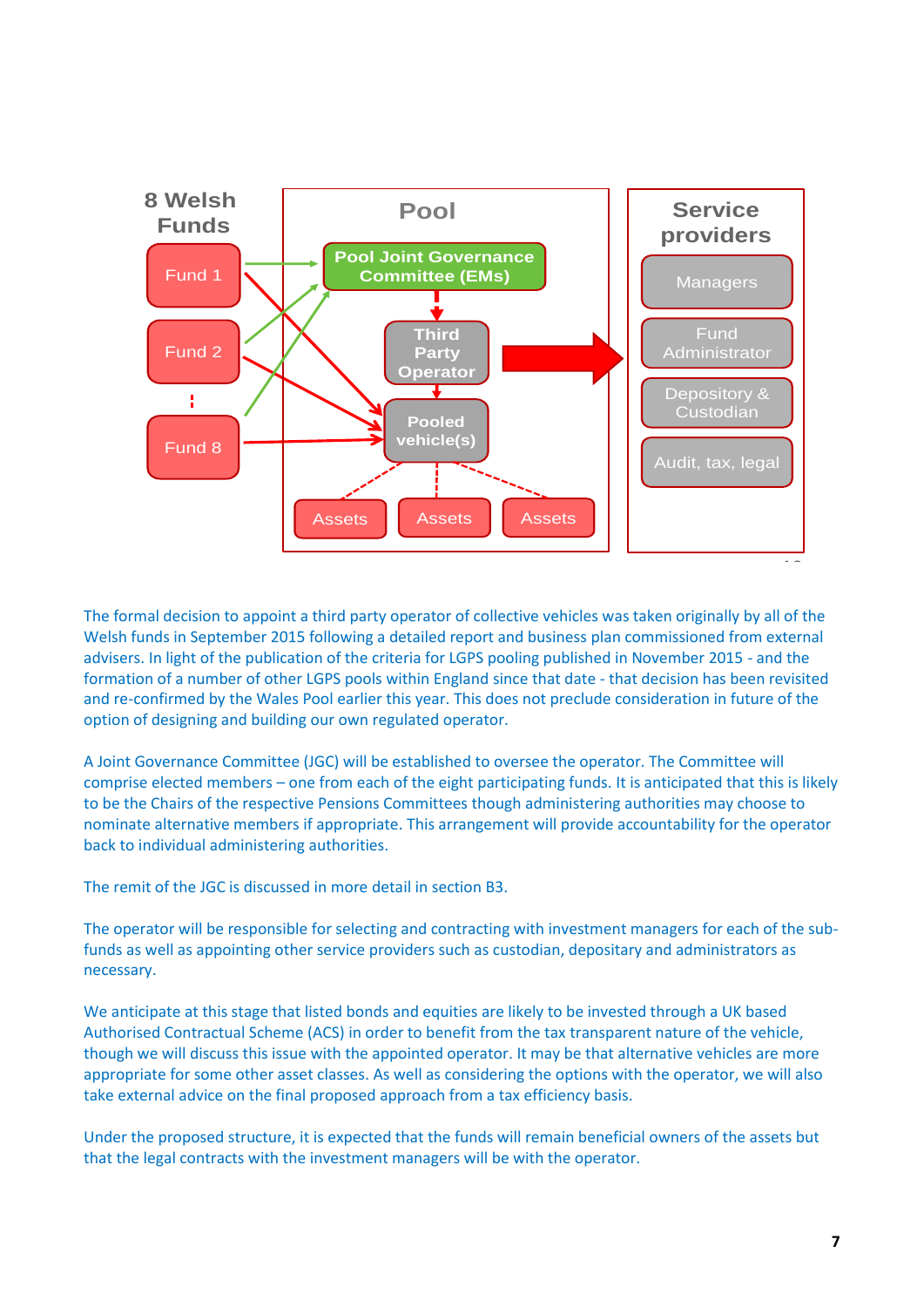# **4. How the pool will operate, the work to be carried out internally and services to be hired from outside.**

Please provide a brief description of each service the pool intends to provide and the anticipated timing of provision.

(a) To operate in-house :

(a) To procure externally :

The Pool proposes to appoint a third party operator through a detailed procurement process in the second half of 2016. The funds have already discussed the range of services which are likely to be available from different service providers and the differing levels of service provision which might be considered. The detail of those services to be carried out internally and those which will be sourced through the operator will be discussed further and decided finally as part of the selection process.

## To operate in-house

- The Pool will be responsible for deciding on the specific sub-funds which are to be established by the operator. Decisions on asset allocation will continue to be taken by the individual administering authorities.
- The Pool will be responsible for providing public reporting on the investment performance of the Pool assets and also on the wider area of achieved cost savings.

## To procure externally

- The appointed operator will provide and operate a range of investment vehicles to allow collective investment by the participating funds.
- The operator will be responsible for selecting and contracting with investment managers for the management of the underlying assets. They will also be responsible for administration in relation to the vehicles in terms of unit pricing, valuation, handling cash flows in and out of the various subfunds, trade processing and reporting on performance.
- They will be responsible for due diligence from an audit, legal and tax perspective for the respective sub-funds and also for the provision of depositary and custodial services to the Pool (which may be outsourced).
- The Pool will also procure independent external legal and tax advice as necessary to support them in their relationship with the operator.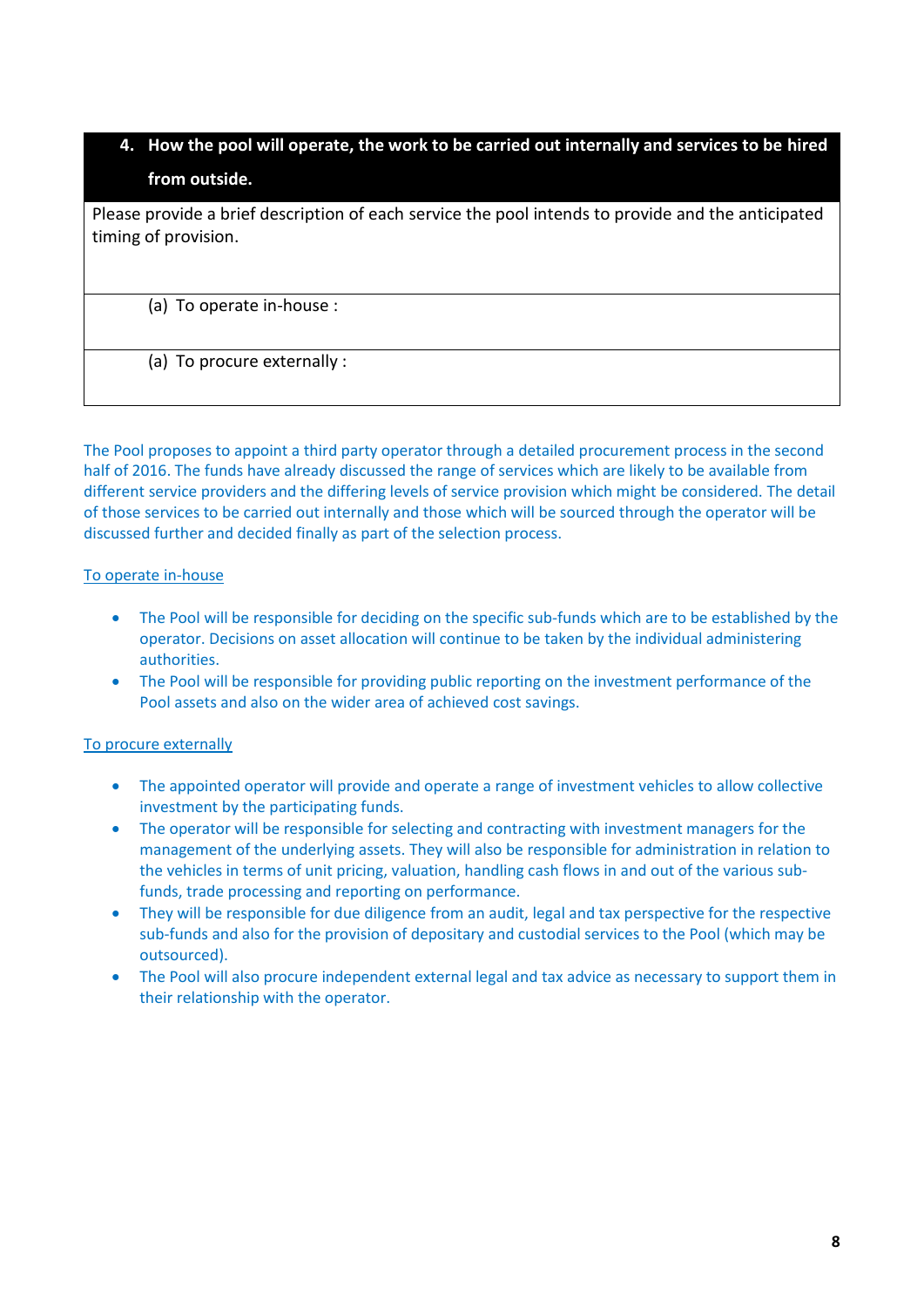| 5. The timetable for establishing the pool and moving assets into the pool. Authorities |
|-----------------------------------------------------------------------------------------|
| should explain how they will transparently report progress against that timetable and   |
| demonstrate that this will enable progress to be monitored.                             |

(a) Please provide assurance that the structure summarised in 3 above will be in place by 01.04.2018 assuming: x, y and z (add caveats).

YES - We expect the pooling structure to be in place ahead of April 2018 assuming that there are no delays encountered with the procurement process and that the appropriate regulated vehicles can be established by the operator within the expected timescales.

| (b) Please provide as an ANNEX a high level timetable                                      | Attached as ANNEX number 2 |
|--------------------------------------------------------------------------------------------|----------------------------|
| for the establishment of the structure and                                                 |                            |
| transition of assets as well as the proposed                                               |                            |
| methodology for reporting progress against this                                            |                            |
| timetable.                                                                                 |                            |
| (c) Please provide as an ANNEX an outline of how you                                       | Attached as ANNEX number 3 |
| will approach transition over the years and where                                          |                            |
| possible by asset class (any values given should be                                        |                            |
| as at 31.3.2015.)                                                                          |                            |
| (d) Based on the asset transition plan, please provide a summary of the estimated value of |                            |
| assets (in £b and based on values as at 31.3.2015 and assuming no change in asset mix) to  |                            |
| be held within the pool at the end of each 3 year period starting from 01.4.2018.          |                            |
| Total value of assets estimated to be held in pool as at                                   |                            |
| 31.3.2021: £12.2bn                                                                         |                            |
| 31.3.2024: £12.4bn                                                                         |                            |
| 31.3.2027: £12.6bn                                                                         |                            |
| 31.3.2030: £12.8bn                                                                         |                            |
| 31.3.2033: £12.8bn                                                                         |                            |
| We anticipate that 95% of assets will be within the Pool by April 2021.                    |                            |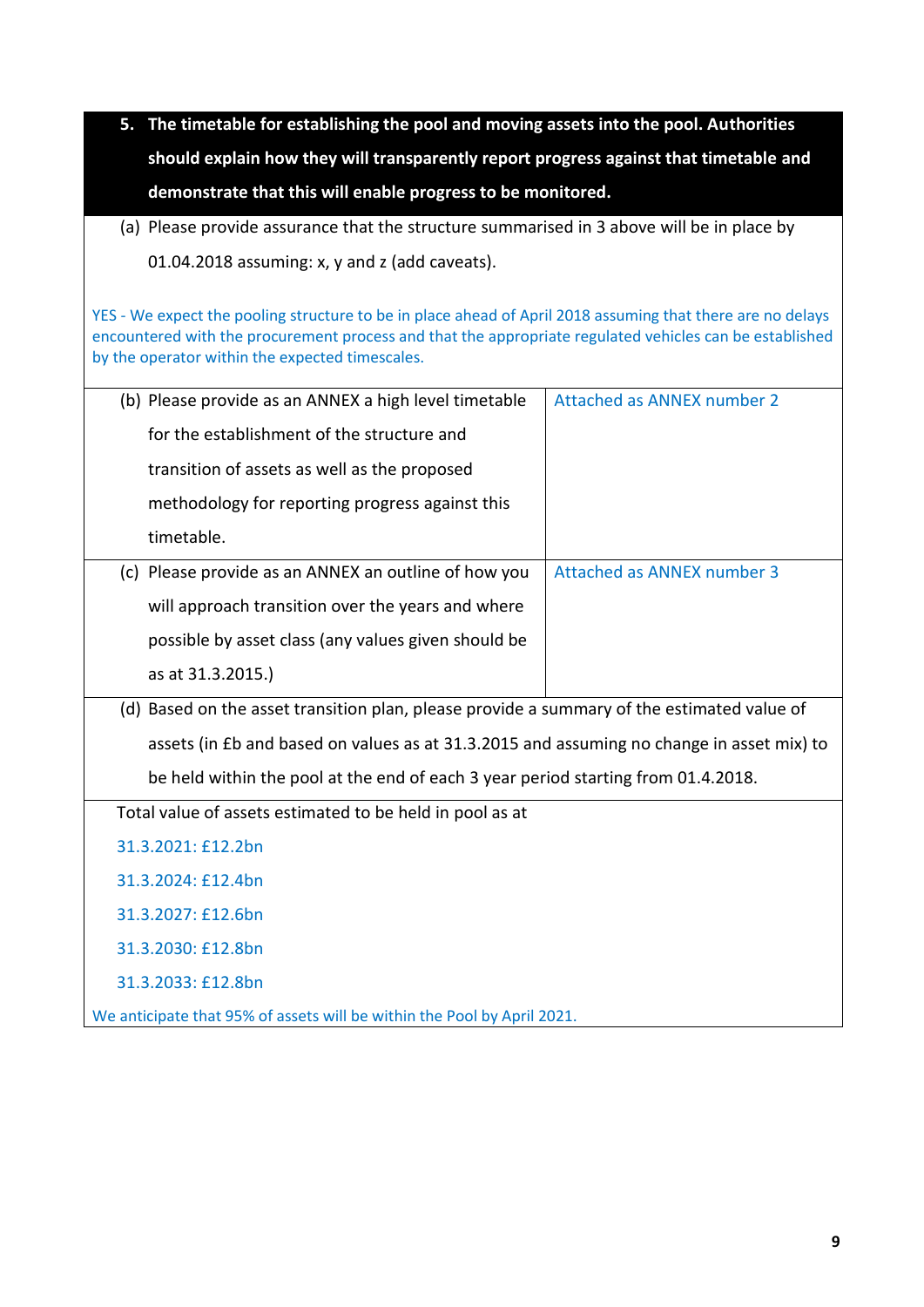## **Criterion B: Strong governance and decision making**

|                                                                 | 1. The governance structure for their pool, including the accountability between the pool                                                                                                               |  |
|-----------------------------------------------------------------|---------------------------------------------------------------------------------------------------------------------------------------------------------------------------------------------------------|--|
| and elected councillors and how external scrutiny will be used. |                                                                                                                                                                                                         |  |
| a)                                                              | Please briefly describe the mechanisms within the pool structure for ensuring that<br>individual authorities' views can be expressed and taken account of, including voting<br>rights.                  |  |
|                                                                 |                                                                                                                                                                                                         |  |
| b)                                                              | Please list and briefly describe the role of those bodies and/or suppliers that will be<br>used to provide external scrutiny of the pool (including the Pensions Committee and<br>local Pension Board). |  |
|                                                                 |                                                                                                                                                                                                         |  |

The Joint Governance Committee (JGC) will be set up formally as a Joint Committee between the participating administering authorities. Each fund will have one elected member on the Committee. It will operate on the basis of 'One Fund, One Vote', though the intention is that any decisions are reached by consensus wherever possible. A formal Terms of Reference for the Committee will be drawn up.

The Committee will be responsible for ensuring where practical that there are an appropriate range of subfunds available to allow administering authorities to implement their own desired asset allocation. The JGC will direct the operator as to the specific sub-funds which should be set up within the Pool.

Officers from each administering authority will attend JGC meetings (in a non-voting capacity). The officers already work together as the Pensions Sub Group of the SWT (Society of Welsh Treasurers). The formal terms of reference of this officer group will be revised in light of the new pooling arrangements. The officers will advise the JGC on the establishment and monitoring of the various sub-funds as well as liaise directly with the operator on any day-to-day investment matters.

In the first instance, it is anticipated that the fund representatives on the JGC will report back to their respective individual funds' Pensions committees who will be responsible for satisfying themselves as to the effectiveness of the pooling arrangements overall and the operation of the JGC. However, the local Pensions Boards may also seek reassurance on aspects of the management of the funds' investments.

External scrutiny and formal due diligence of the operator will also be carried out by the FCA in their role as regulator.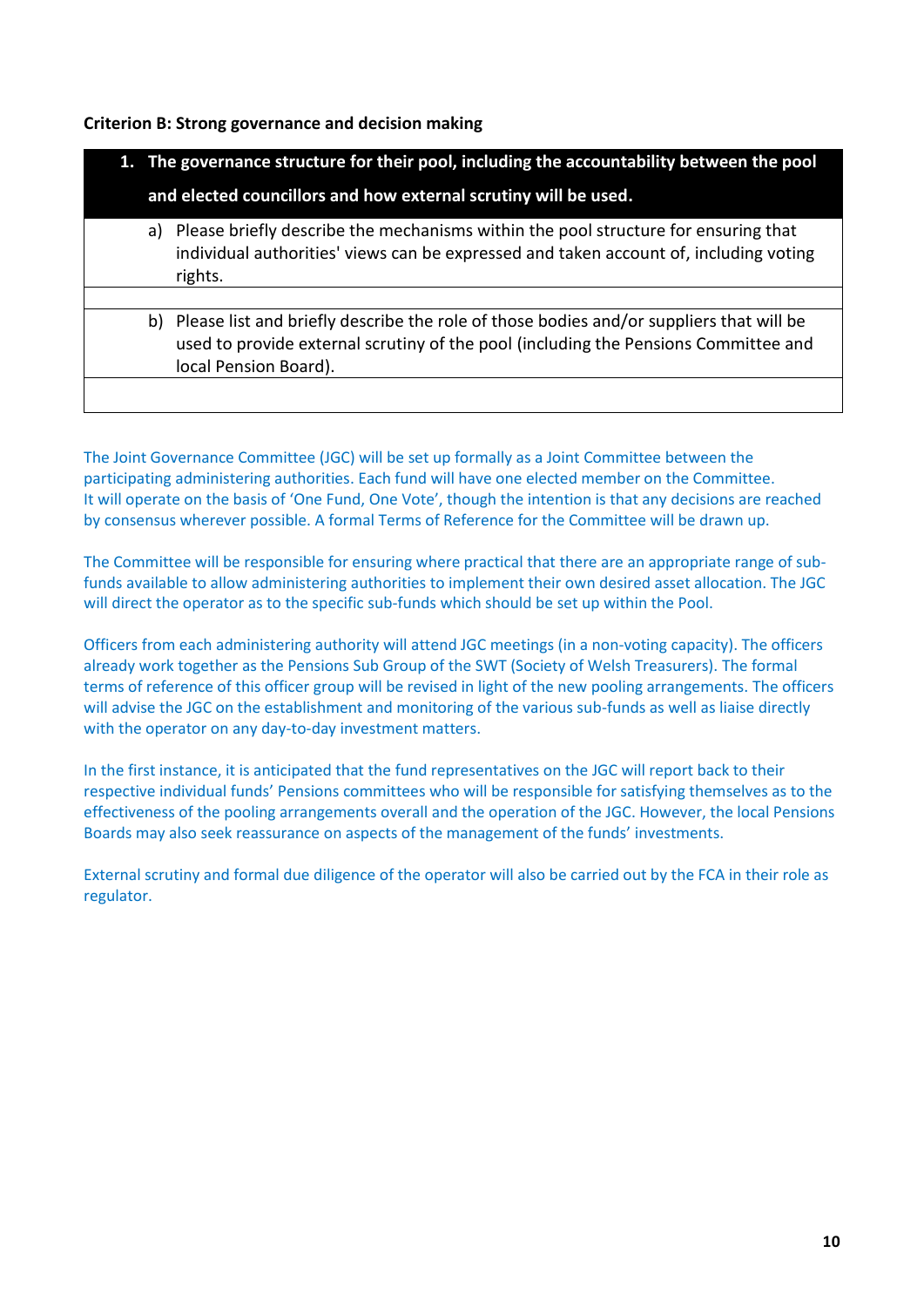- **2. The mechanisms by which authorities can hold the pool to account and secure assurance that their investment strategy is being implemented effectively and that their investments are being well managed in the long term interests of their members.** (a) Please describe briefly the type, purpose and extent of any formal agreement that is intended to be put in place between the authorities, pool and any supervisory body. (b) If available please include a draft of the agreement between any supervisory body and the pool as an ANNEX. (c) Please describe briefly how that agreement will ensure that the supervisory body can hold the pool to account and in particular the provisions for reporting back to authorities on the implementation and performance of their investment strategy.
	- (a) A contractual agreement will be drawn up between the appointed third party operator and the eight administering authorities. External legal advice will be taken by the Pool on the content and format of the contract.

A formal Terms of Reference will be drawn up for the Joint Governance Committee. This will form the basis for the relationship between the Committee and the individual administering authorities.

- (b) The final contract will only be drafted once the operator has been appointed though the content of any contract will be considered as part of the selection process.
- (c) The operator will be appointed on a fixed term contract with an ability for the JGC to terminate the service early in the event of unacceptable performance by the operator. The work involved in changing operator has been discussed already by the Pool and will be considered in more detail as part of the selection exercise.

Comprehensive reporting requirements for the operator will be agreed as part of the service definition.

**3. Decision making procedures at all stages of investment, and the rationale underpinning** 

**this. Confirm that manager selection and the implementation of investment strategy will be carried out at the pool level.**

- (a) Please list the decisions that will be made by the authorities and the rationale underpinning this.
- (b) Please list the decisions to be made at the pool level and the rationale underpinning this.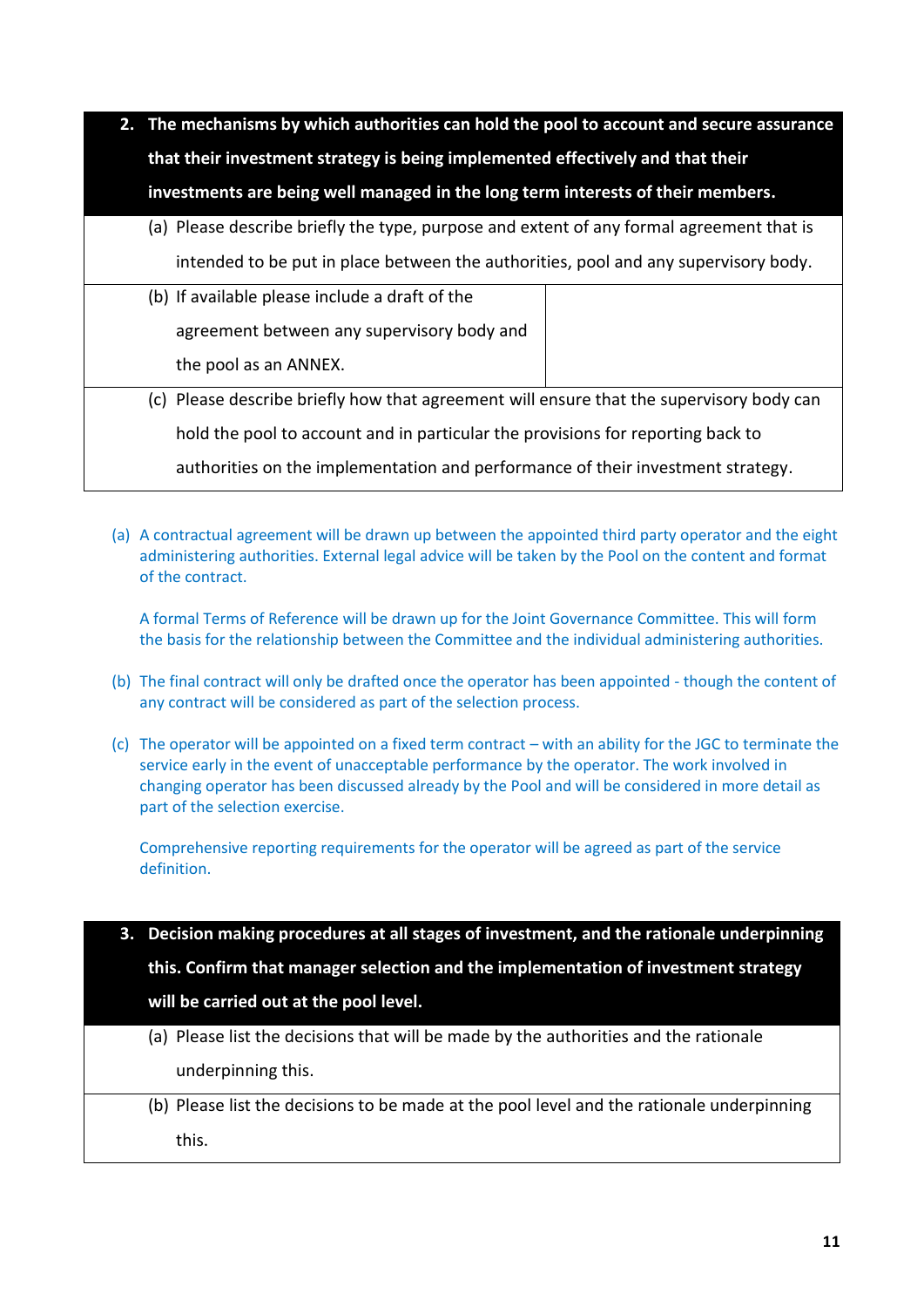# (c) Please list the decisions to be made by the supervisory body and the rationale underpinning this.

## Administering authorities

Individual administering authorities will be responsible for:-

- Setting their fund's investment strategy and asset allocation, as each fund will have a different pattern of liabilities, a different mix of participating employers and varying attitudes to risk. The investment strategy is a core component of each individual fund's overall funding strategy.
- Any issues relating to the setting of employer contribution rates and the overall administration of the fund's benefits.
- Nominating an elected member to sit on the JGC.

Joint Governance Committee (JGC)

The Committee will be responsible for:

- Appointing and monitoring the performance of the third party operator.
- Deciding on the investment sub-funds which should be made available by the operator. The objective will be to make available a sufficient range of funds to allow funds to implement their respective investment strategies whilst also being mindful of the benefits of aggregating assets.
- Reporting on the activities of the Pool as required to administering authorities and Government as well as public reporting.

#### Third Party Operator

The Operator will:

- Establish investment sub-funds as instructed by the JGC.
- Select and contract with the investment managers for each of the sub-funds, as is required in their role as the regulated investment decision-making body.
- Carry out appropriate due diligence on those investment managers, as well as other service providers.
- Provide an appropriate level of detailed reporting on the performance of the investment sub-funds.
- Provide administration in relation to the underlying sub-funds.
- Meet all relevant regulatory requirements.

| 4. The shared objectives for the pool and any policies that are to be agreed between        |  |
|---------------------------------------------------------------------------------------------|--|
| participants.                                                                               |  |
| (a) Please set out below the shared objectives for the pool.                                |  |
| (b) Please list and briefly describe any policies that will or have been agreed between the |  |
| participating authorities.                                                                  |  |
| (c) If available please attach as an ANNEX any draft                                        |  |
| or agreed policies already in place.                                                        |  |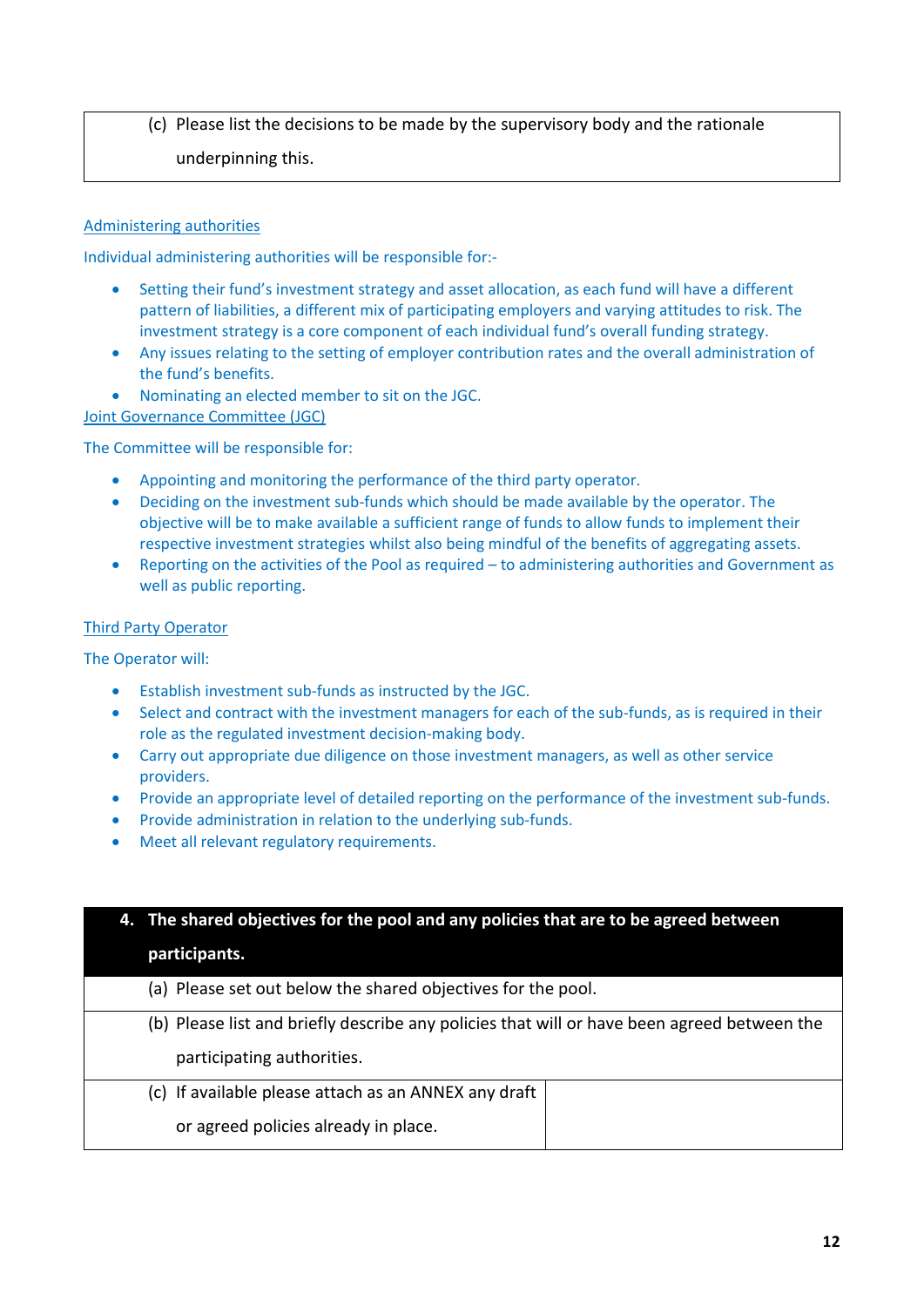- (a) The objectives of the Pool have been agreed as follows:
- To provide pooling arrangements which allow individual funds to implement their own investment strategies where practical.
- To achieve material cost savings for participating funds while improving or maintaining investment performance after fees.
- To put in place robust governance arrangements to oversee the Pool's activities.
- To work closely with other pools in order to explore the benefits that all stakeholders in Wales might obtain from wider pooling solutions or potential direct investments.

(b) The participating authorities will agree specific policies as required. These will include, but not be restricted to, the following:-

- The allocation of implementation and ongoing costs between participants.
- The allocation of transition costs incurred from transferring fund assets into aggregated Pool vehicles.
- The criteria applied to establishing new sub-funds for specific asset classes or investment types.
- The approach to Environmental, Social and Governance (ESG) factors within investment and wider issues relating to Responsible Investment.

| 5. The resources allocated to the running of the pool, including the governance budget, the |  |  |
|---------------------------------------------------------------------------------------------|--|--|
| number of staff needed and the skills and expertise required.                               |  |  |
| (a) Please provide an estimate of the operating                                             |  |  |
| costs of the pool (including governance and                                                 |  |  |
| regulatory capital), split between                                                          |  |  |
| implementation and ongoing. Please list any                                                 |  |  |
| assumptions made to arrive at that estimate.                                                |  |  |
| Please include details of where new costs are                                               |  |  |
| offset by reduced existing costs.                                                           |  |  |
| (b) Please provide an estimate of the staff                                                 |  |  |
| numbers and the skills/expertise required, split                                            |  |  |
| between implementation and ongoing. Please                                                  |  |  |
| state any assumptions made to arrive at that                                                |  |  |
| estimate.                                                                                   |  |  |
|                                                                                             |  |  |

- (a) Estimates at this stage are difficult as the precise scope of services to be provided by the third party operator has not been defined. However, we have provisionally estimated the following:-
	- Implementation costs circa £0.5m-£1m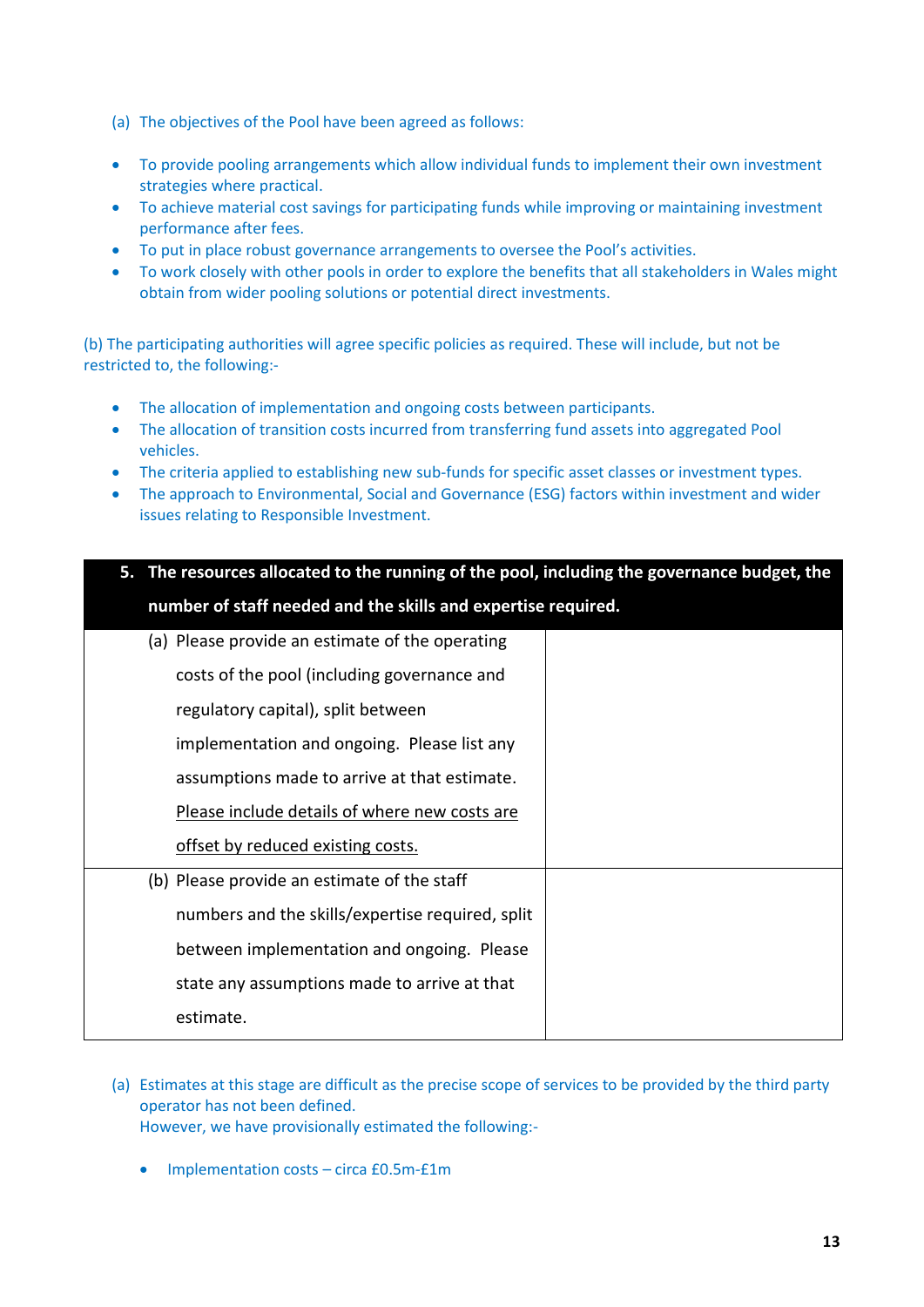Ongoing costs - circa £…………….

#### Implementation costs

The estimate of Implementation Costs excludes transaction costs in relation to transferring investment assets.

Regulatory capital will be provided by the operator (and therefore reflected in operator's charges.)

The estimate comprises the costs of carrying out a procurement exercise for a third party operator and subsequent liaison with the operator regarding the setting up of investment sub-funds. It includes an estimate of the input of internal officer resources across the funds as well as external advice in relation to taxation and legal issues, project management and investment advice on potential fund options, etc.

#### Ongoing costs

We assume that the running costs of the Pool will predominantly comprise the fees payable to the operator, though there will be additional governance costs relating to officer and Committee time.

The fees payable to the operator will depend on the level of services agreed though we have assumed at this stage a broad range of 1-3 bps (or £1.3m-£3.5m).

Fund officers will also be spending time on additional areas such as managing the operator contract (SLAs etc.), monitoring operator performance (KPIs), overseeing reporting, and providing support and advice to the Pool's Joint Governance Committee.

We expect there to be limited scope to offset current costs though some explicit costs will reduce including work in relation to selecting and contracting with managers and day to day queries on individual mandates. We have estimated that additional officer and governance costs should be less than £0.5m per annum.

Custody costs will transfer from being a direct fund expense to being incurred through the operator. Efficiencies are likely given the larger scale of assets.

(b) The funds have discussed the potential use of internal fund officers to assist with Pool business.

Estimates of the likely workload at this stage are difficult as the precise scope of services to be provided by the operator has not been defined.

The funds are open to the formal allocation of officer time to the Pool should that be seen as advantageous.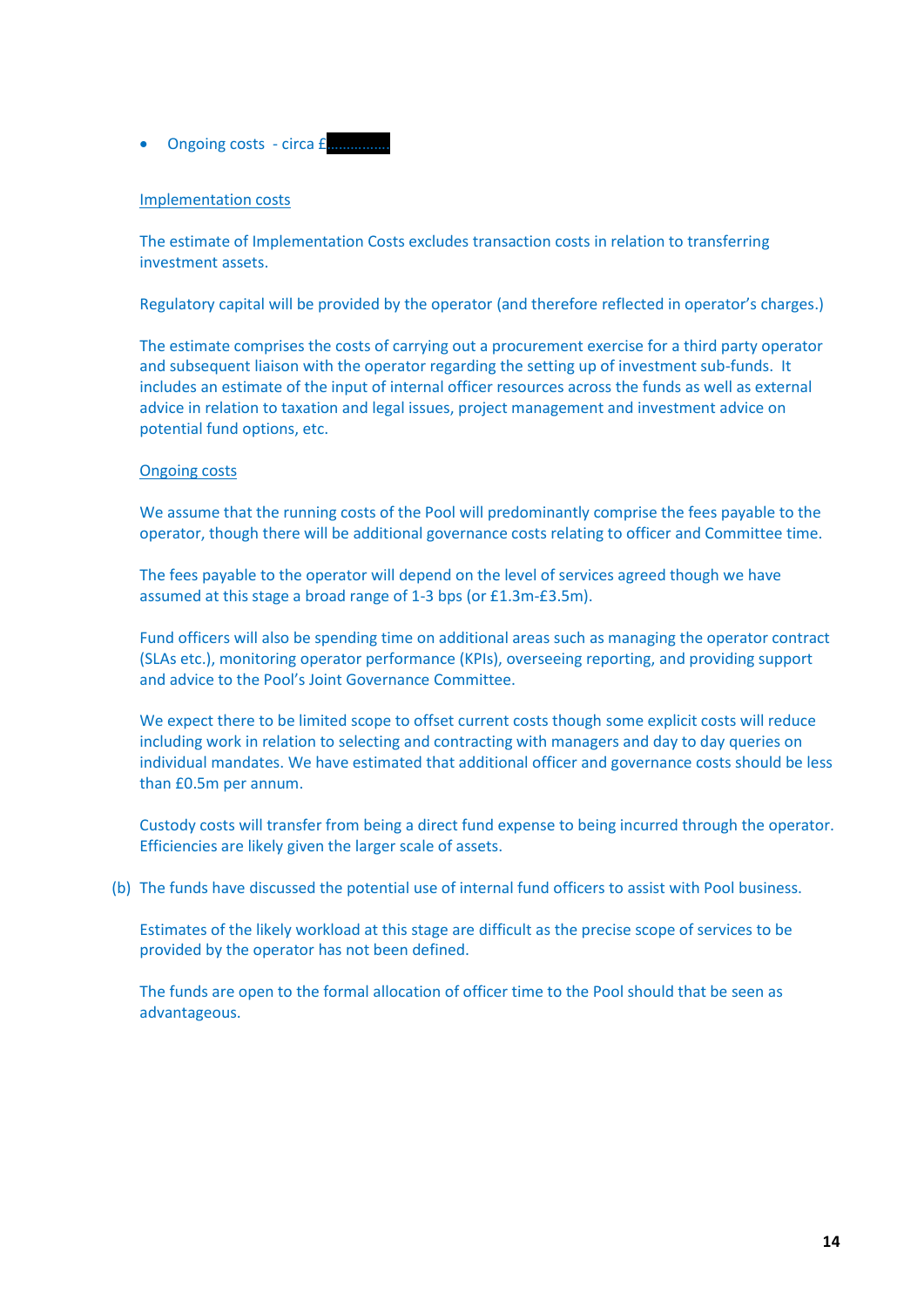- **6. How any environmental, social and corporate governance policies will be handled by the pool. How the authorities will act as responsible, long term investors through the pool, including how the pool will determine and enact stewardship responsibilities.**
	- (a) Please confirm there will be a written responsible investment policy at the pool level in place by 01.4.2018.

YES - the Pool will have an agreed policy in place by April 2018.

- **7. How the net performance of each asset class will be reported publicly by the pool, to encourage the sharing of data and best practice.**
	- (a) Please confirm that the pool will publish annual net performance in each asset class on a publicly accessible website, and that all participating authorities will publish net performance of their assets on their own websites, including fees and net performance in each listed asset class compared to a passive index.

YES – the Pool is committed to publishing the above information. We feel there is benefit in there being collaboration between pools in agreeing on the best format for reporting such information as this will allow for greater consistency of overall data.

# **8. The extent to which benchmarking is used by the authority to assess their own governance and performance and that of the pool.**

(a) Please list the benchmarking indicators and analysis that the participating authorities intend to implement to assess their own governance and performance and that of the pool.

The funds have requested and received detailed analysis on their investment costs from independent benchmarking company, CEM Benchmarking.

Once formally established, the Joint Governance Committee will explore the potential for using third party evaluation services to provide independent assessment of different aspects of the Pool's governance and performance.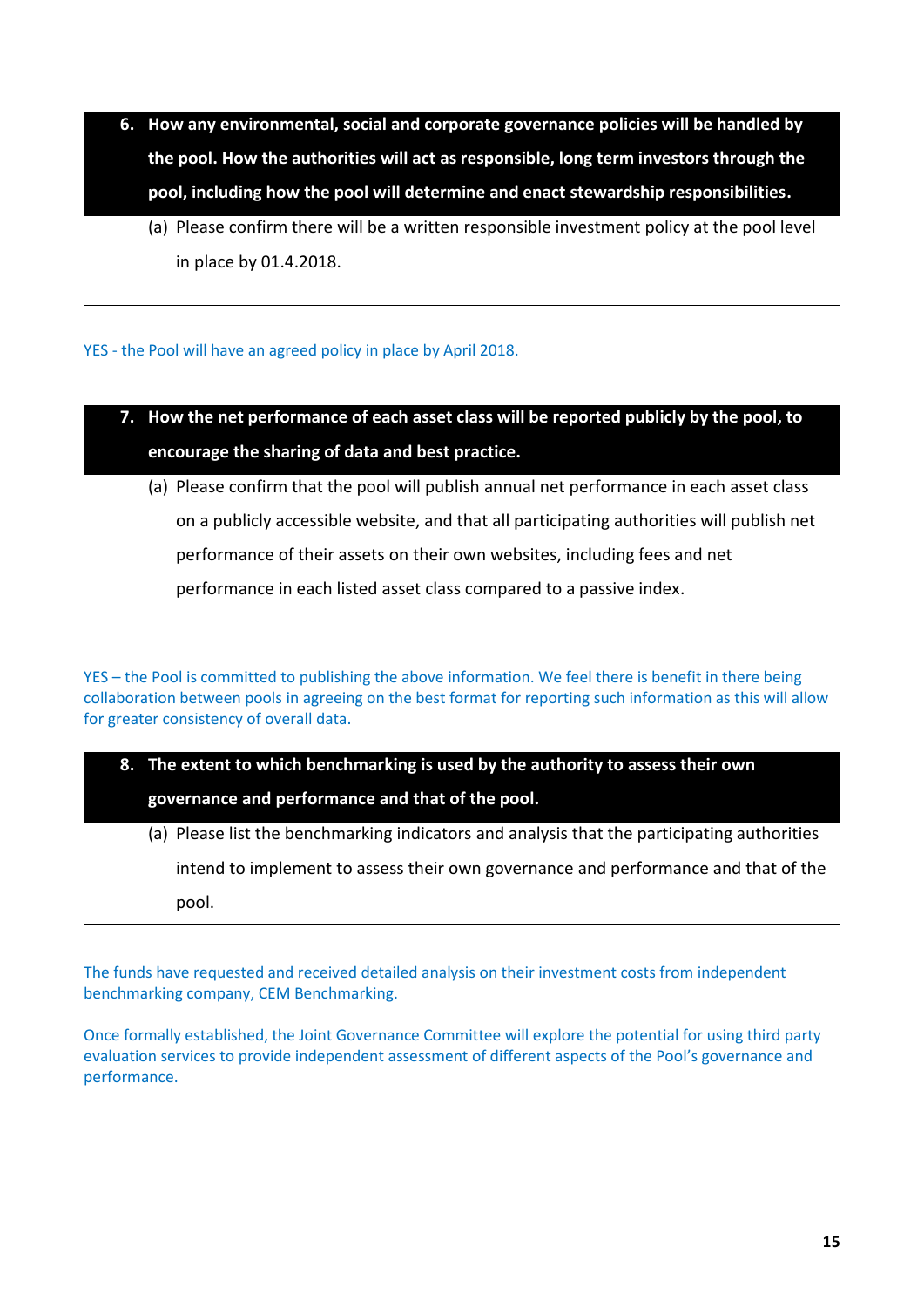**Criterion C: Reduced costs and excellent value for money**

| 1. A fully transparent assessment of investment costs and fees as at 31 March 2013. |  |  |
|-------------------------------------------------------------------------------------|--|--|
| (a) Please state the total investment costs and                                     |  |  |
| fees for each of the authorities in the pool                                        |  |  |
| as reported in the Annual Report and                                                |  |  |
| Accounts for that year ending 31.03.2013.                                           |  |  |
| (b) Please state the total investment costs and                                     |  |  |
| fees for each of the authorities in the pool                                        |  |  |
| as at 31.03.2013 on a fully transparent                                             |  |  |
| basis.                                                                              |  |  |
| (c) Please list below the assumptions made for the purposes of calculating the      |  |  |
| transparent costs quoted.                                                           |  |  |

Total investment costs and fees reported by the eight funds in their Annual Reports and Accounts for March 2013 were £34.385m.

In order to calculate costs on a fully transparent and consistent basis, the funds supplied data to a third party company, CEM Benchmarking. Reports have been produced at an individual fund level and at an aggregate pool level.

The cost information supplied by CEM is as follows:

|                                    | <b>March 2013 (bps)</b> | <b>March 2013 (£)</b> |
|------------------------------------|-------------------------|-----------------------|
| Investment management costs        | 44.6                    | £47.6m                |
| Oversight, custody and other costs | 2.7                     | E2.9m                 |
| Total costs                        | 47.3                    | £50.5m                |

The calculated investment costs include performance related fees for the public market asset classes but exclude carry/performance fees for infrastructure, property and private equity. They exclude noninvestment costs, such as pension administration.

Where there have been underlying fees paid within fund-of-funds arrangements and specific data has not been available, CEM have estimated the costs incurred based on their global database of similar arrangements.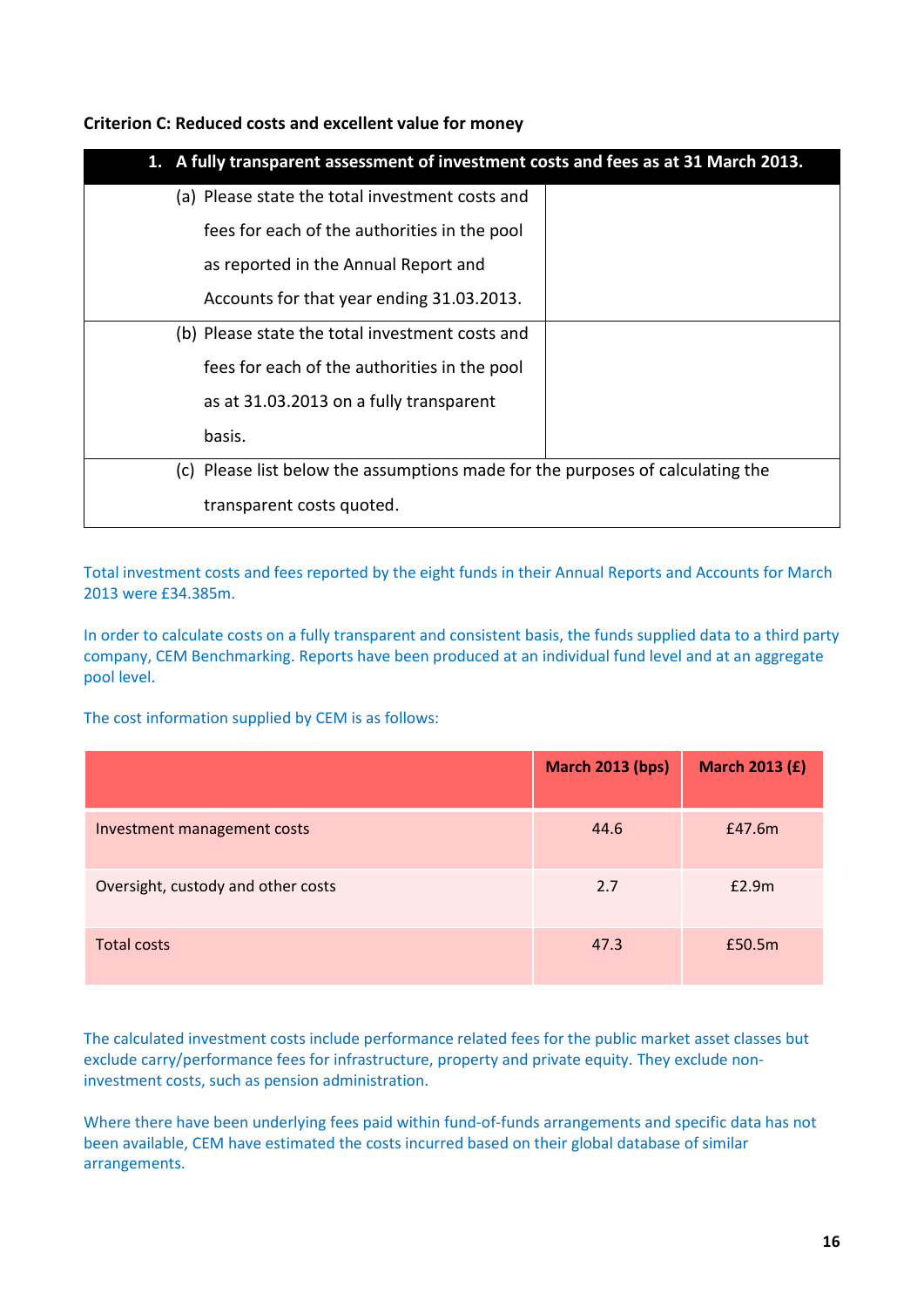| 2. A fully transparent assessment of current investment costs and fees, prepared on |                                                                                 |  |  |  |  |
|-------------------------------------------------------------------------------------|---------------------------------------------------------------------------------|--|--|--|--|
|                                                                                     | the same basis as 2013 for comparison, and how these will be reduced over time. |  |  |  |  |
| (a) Please state the total investment costs and                                     | £m                                                                              |  |  |  |  |
| fees for each of the authorities in the pool                                        |                                                                                 |  |  |  |  |
| as reported in the Annual Report and                                                |                                                                                 |  |  |  |  |
| Accounts for that year ending 31.03.2015.                                           |                                                                                 |  |  |  |  |
| (b) Please state the total investment costs and                                     | Em                                                                              |  |  |  |  |
| fees for each of the authorities in the pool                                        |                                                                                 |  |  |  |  |
| as at 31.03.2015 on a fully transparent                                             |                                                                                 |  |  |  |  |
| basis.                                                                              |                                                                                 |  |  |  |  |
|                                                                                     | (c) Please list below any assumptions made for the purposes of calculating the  |  |  |  |  |
|                                                                                     | transparent costs quoted that differ from those listed in $1(c)$ above.         |  |  |  |  |

Total investment costs and fees reported by the eight funds in their Annual Reports and Accounts for March 2015 were £56.489m.

In order to calculate costs on a fully transparent and consistent basis, the funds supplied data to a third party company, CEM Benchmarking. Reports have been produced at an individual fund level and at an aggregate pool level.

The cost information supplied by CEM is as follows:

|                                    | <b>March 2015</b><br>(bps) | <b>March 2015 (£)</b> |
|------------------------------------|----------------------------|-----------------------|
| Investment management costs        | 45.6                       | £58.3m                |
| Oversight, custody and other costs | 2.9                        | £3.7m                 |
| <b>Total costs</b>                 | 48.5                       | £62.0m                |

Costs have been calculated on the same basis as those in section C1.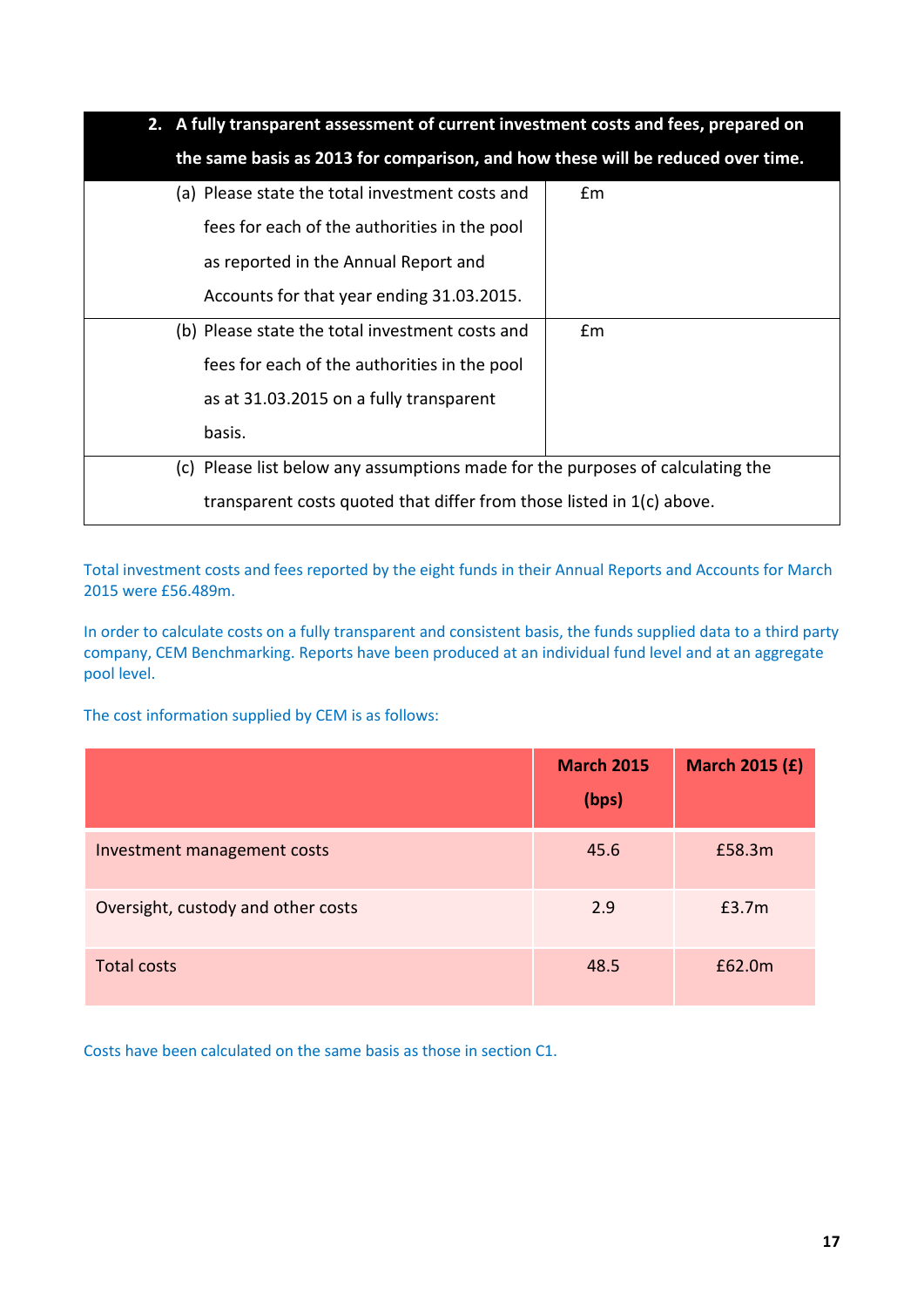| A detailed estimate of savings over the next 15 years.<br>3.                           |  |  |  |  |
|----------------------------------------------------------------------------------------|--|--|--|--|
| (a) Please provide a summary of the estimated savings (per annum) to be achieved by    |  |  |  |  |
| each of the authorities in the pool at the end of each 3 year period starting from     |  |  |  |  |
| 01.04.2018.                                                                            |  |  |  |  |
| Total value of savings (per annum) estimated to be achieved by each of the authorities |  |  |  |  |
| in the pool as at                                                                      |  |  |  |  |
| 31.3.2021: £                                                                           |  |  |  |  |
| 31.3.2024: £                                                                           |  |  |  |  |
| 31.3.2027: £                                                                           |  |  |  |  |
| 31.3.2030: £                                                                           |  |  |  |  |
| 31.3.2033: £                                                                           |  |  |  |  |
| (b) Please list below the assumptions made in estimating the savings stated above (for |  |  |  |  |
| example if you have used a standard assumption for fee savings in asset class          |  |  |  |  |
| please state the assumption and the rationale behind it).                              |  |  |  |  |
| (c) Alternatively you may attach an ANNEX                                              |  |  |  |  |
| showing the assumptions and rationale made in                                          |  |  |  |  |
| estimating the savings shown.                                                          |  |  |  |  |

## Attached as ANNEX number 4.

| 4. A detailed estimate of implementation costs and when they will arise, including |
|------------------------------------------------------------------------------------|
| transition costs as assets are migrated into the pool, and an explanation of how   |
| these costs will be met.                                                           |

(a)Please provide a summary of estimated implementation costs, including but not limited to legal, project management, financial advice, structure set-up and transition costs. Please represent these costs in a table, showing when these costs will be incurred, with each type of cost shown separately. Please estimate (using information in Criteria C Section 3) the year in which the pool will break even (i.e. the benefits will exceed additional costs of pooling).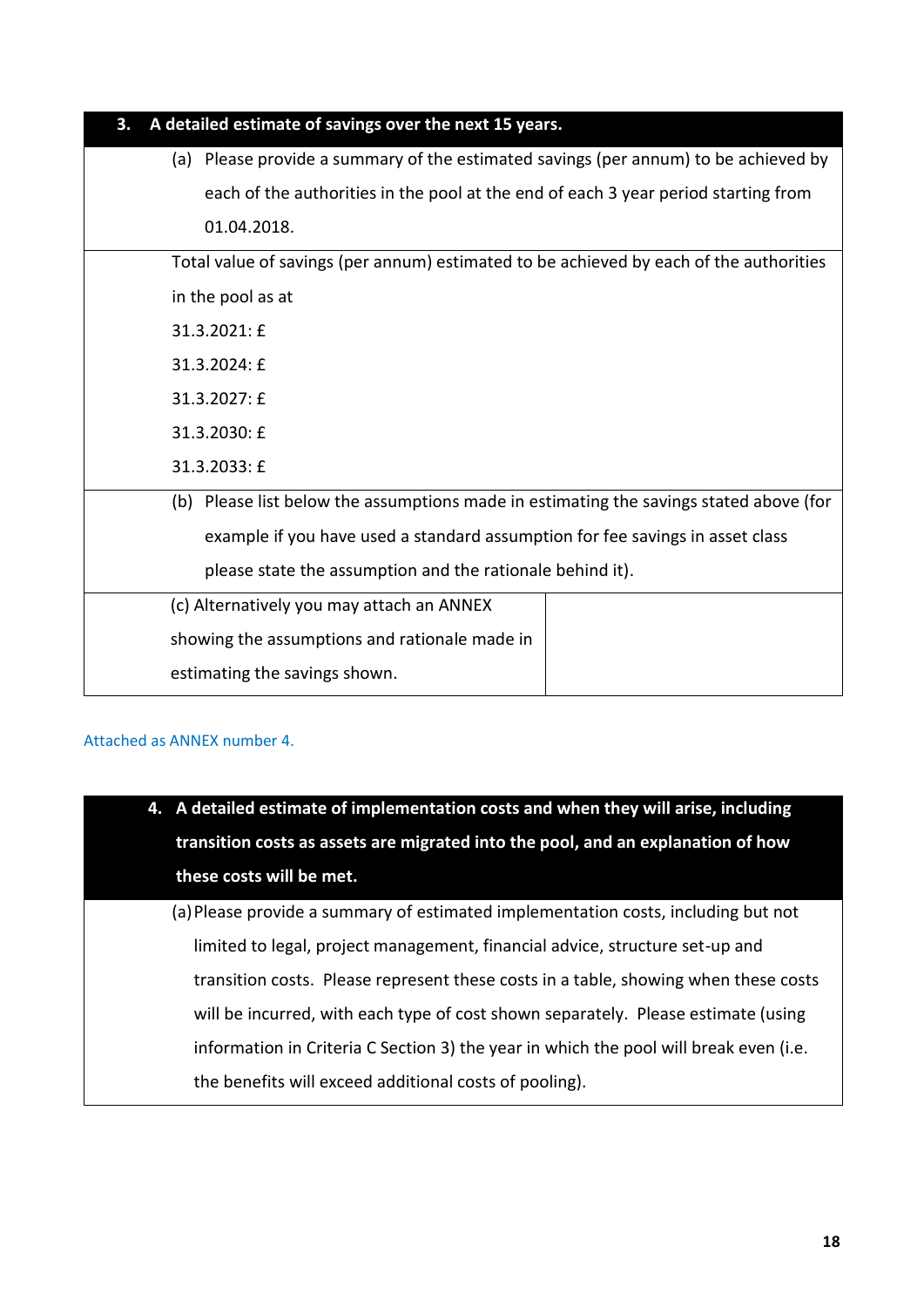| (b)Please list below the assumptions made in estimating the implementation costs |                                                                                    |  |  |
|----------------------------------------------------------------------------------|------------------------------------------------------------------------------------|--|--|
|                                                                                  | stated above (for example if you have assumed a standard cost for each asset class |  |  |
| please state the assumption and the rationale behind it).                        |                                                                                    |  |  |
| (c) Alternatively you may attach an ANNEX                                        |                                                                                    |  |  |
| showing the assumptions and rationale                                            |                                                                                    |  |  |
| made in estimating the implementation costs                                      |                                                                                    |  |  |
| shown.                                                                           |                                                                                    |  |  |
| (d) Please explain how the implementation costs will be met by the participating |                                                                                    |  |  |
| authorities.                                                                     |                                                                                    |  |  |

## Attached as ANNEX number 5.

| 5. A proposal for reporting transparently against forecast transition costs and savings, as<br>well as for reporting fees and net performance.                                    |
|-----------------------------------------------------------------------------------------------------------------------------------------------------------------------------------|
| (a) Please explain the format and forum in which the pool and participating authorities                                                                                           |
| will transparently report actual implementation (including transition) costs compared<br>to the forecasts above.                                                                  |
| (b) Please explain the format and forum in which the pool and participating authorities<br>will transparently report actual investment costs and fees as well as net performance. |
| (c) Please explain the format and forum in which the pool and participating authorities                                                                                           |
| will transparently report actual savings compared to the forecasts above.                                                                                                         |

The Pool is committed to publishing the above information. We anticipate there being collaboration between pools in agreeing on the best format for reporting such data as this will allow for greater consistency overall.

The main cost of implementing pooling will arise from the cost of asset transitions. The Pool is likely to use specialist transition managers for this purpose and will receive detailed reports both before and after each transition providing a breakdown of expected costs and then the actual costs incurred. These will be monitored against the original estimates made in this document of the likely level of costs incurred from asset transfers.

Detailed cost analysis by asset class will also be carried out by participating funds in order to measure the actual level of cost savings achieved against the provisional estimates included at this point.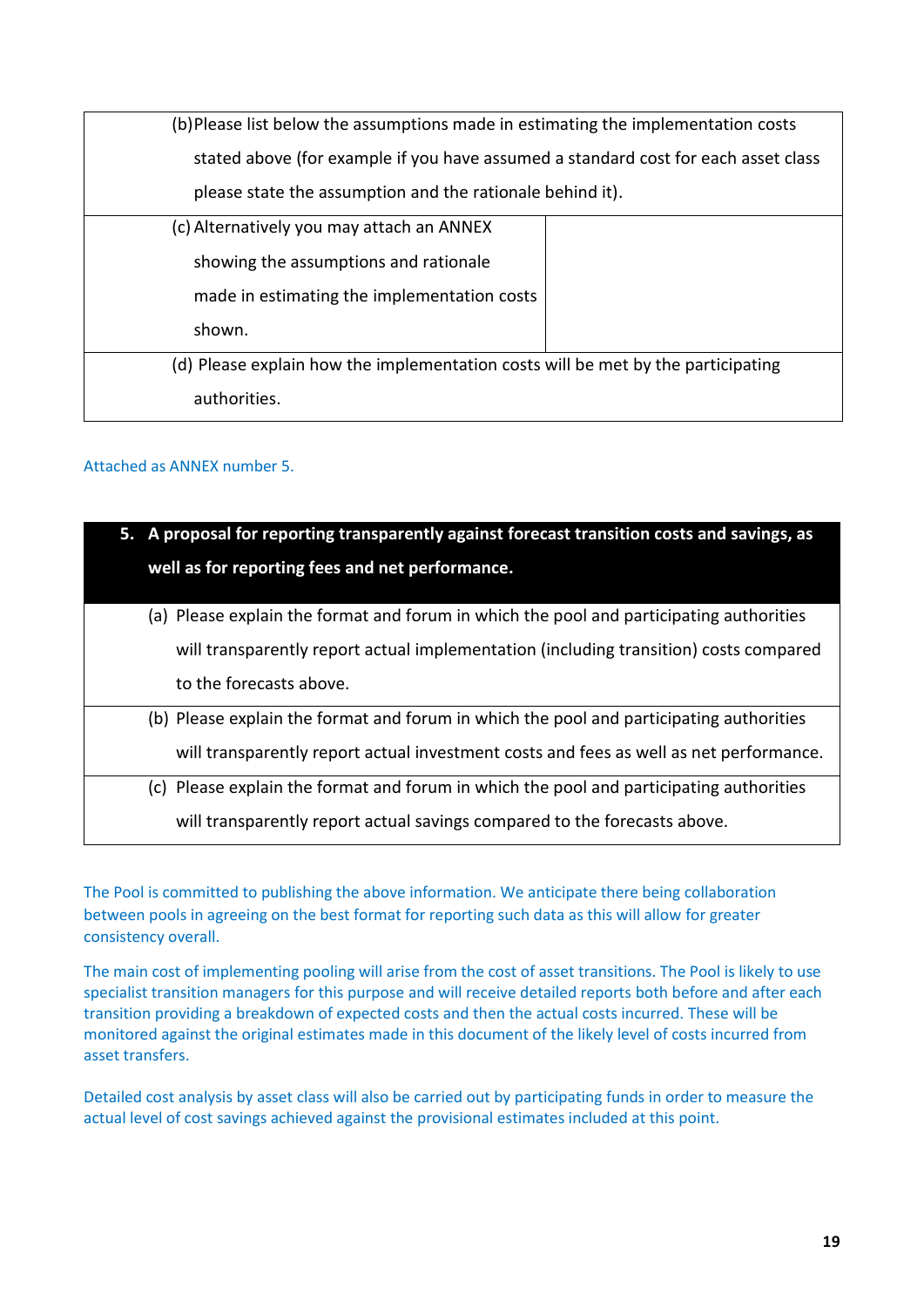**Criterion D: An improved capacity to invest in infrastructure**

| 1. The proportion of the total pool asset allocation currently allocated to / committed |  |  |  |
|-----------------------------------------------------------------------------------------|--|--|--|
| to infrastructure, both directly and through funds, or "funds of funds"                 |  |  |  |
| (a) Please state the pool's committed allocation to                                     |  |  |  |
| infrastructure, both directly and indirectly, as                                        |  |  |  |
| at 31.3.2015.                                                                           |  |  |  |
| (b) Please state the pool's target asset allocation                                     |  |  |  |
| to infrastructure, both directly and indirectly,                                        |  |  |  |
| as at 31.3.2015.                                                                        |  |  |  |
| Please use the definition of infrastructure agreed by the Cross Pool Collaboration      |  |  |  |
| Group Infrastructure Sub-Group.                                                         |  |  |  |

- (a) Current investments in infrastructure account for 0.3% of Pool assets.
- (b) The aggregate target allocation to infrastructure across funds within the Pool is 1% of assets.

**2. How the pool might develop or acquire the capacity and capability to assess infrastructure projects, and reduce costs by managing any subsequent investments through the combined pool, rather than existing fund, or "fund of funds" arrangements.** (a) Please confirm that the pool is committed to developing a collaborative infrastructure platform that offers opportunities through the utilisation of combined scale, to build capability and capacity in order to offer authorities (through their Pools) the ability to access infrastructure opportunities appropriate to their risk appetite and return requirements more efficiently and effectively. (b) Please confirm that the pool is committed to continuing to work with all the other Pools (through the Cross Pool Collaboration Infrastructure Group) to progress the development of a collaborative infrastructure initiative that will be available to all Pools and include a timescale for implementation of the initiative.

The Pool has a representative on the Cross Pool Collaboration Infrastructure Group. The officers representing the Pools have agreed that they are committed to working together, to determine current capacity and capability, share and develop experience and skills in infrastructure development, and explore options for a more formal National Initiative on Infrastructure Investing.

In common with most other funds, the infrastructure investments of the Wales funds are managed by external investment managers and are varied across geographies, managers and most significantly risk / return budgets.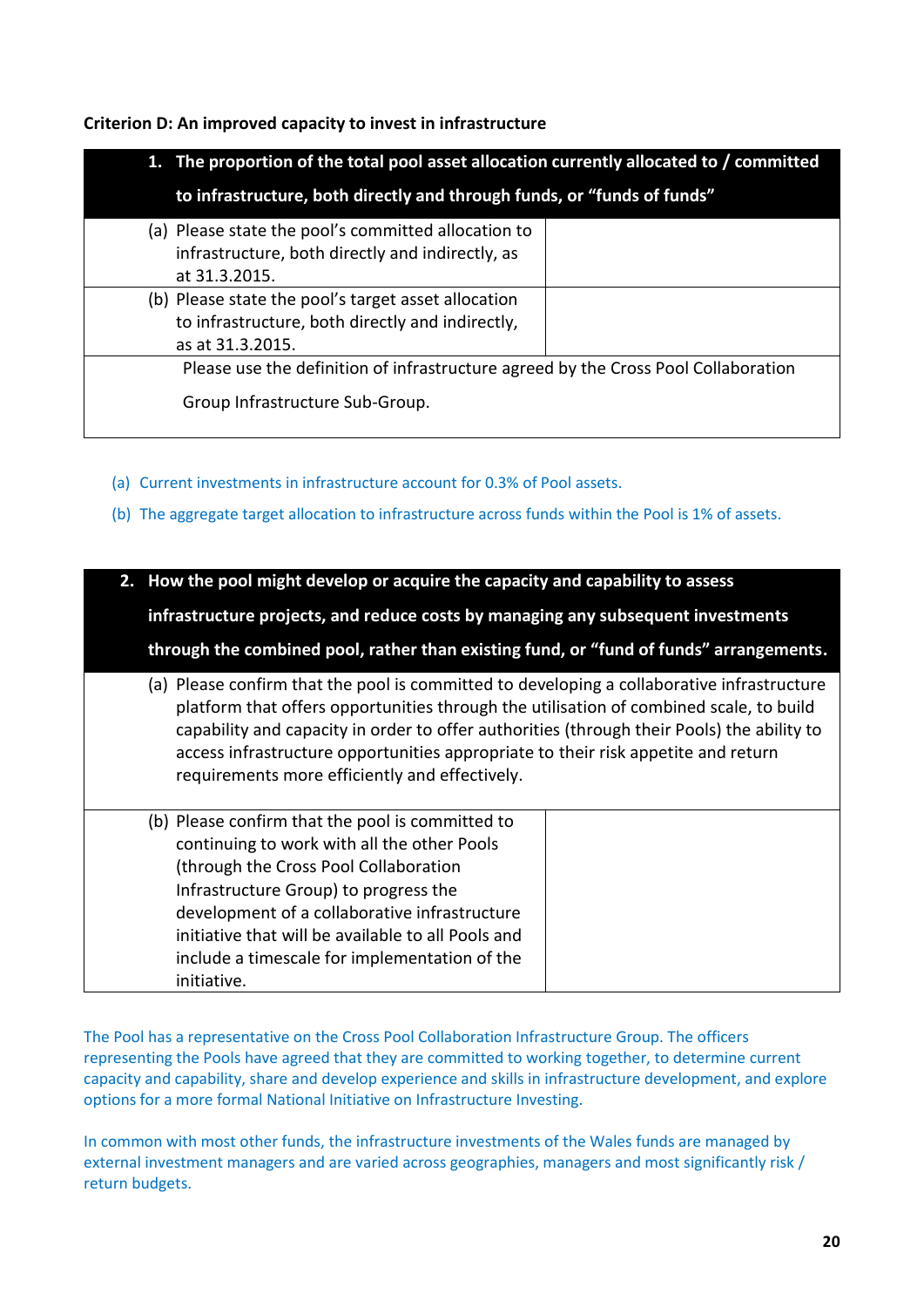The funds within the Pool acknowledge that they currently have less invested in infrastructure than a number of the other pools and are very supportive of the interim conclusions of the Cross Pool Group, namely that:-

- All Pools would at the very least benefit from sharing knowledge and would explicitly seek not to compete against each other.
- Collaboration will be greatly facilitated through working as a small number of Pools rather than 89 funds.
- There will be considerable scope to achieve significant cost savings through collaboration, and this should be an early priority for the National Initiative.
- There will be considerable opportunity to improve governance rights, negotiate better/more appropriate structures (e.g. longer term vehicles, greater UK investments) and gain priority access to co-investment opportunities.
- Given the level of interest in infrastructure, adding to the number of primary market participants and increasing competition would not be advantageous. Thus, working actively with other investors and investing directly as a co investor, is regarded as the appropriate mechanism for the LGPS to make direct infrastructure investments.
- Overall we expect a "hybrid" model to emerge across the Pools, with some investment in funds and some direct investment through co-investments and other bespoke structures, with widespread collaboration to reduce costs and increase capacity.
- It is important that appropriate delegations are in place to ensure decisions can be made quickly when opportunities arise. Individual funds may have specific investment criteria but typically will be managed by the Pools in association with the National Initiative.
- It is anticipated that the National initiative will need to procure the services of a number of market participants rather than just one in order to access all relevant areas of the asset class to satisfy the risk/return requirements of individual funds and Pools.

The Wales Pool is very supportive of the work of the Cross Pool group and looks forward to the group continuing to develop collaboration and work towards a national initiative in the next stage.

| 3. The proportion the pool could invest in infrastructure, and their ambition in this |  |  |  |  |
|---------------------------------------------------------------------------------------|--|--|--|--|
| area going forward, as well as how they have arrived at this position.                |  |  |  |  |
| (a) Please state the estimated total target                                           |  |  |  |  |
| allocation to infrastructure, or provide a                                            |  |  |  |  |
| statement of potential strategic investment,                                          |  |  |  |  |
| once the capacity and capability referred to in                                       |  |  |  |  |
| 2 above is in full operation and mature.                                              |  |  |  |  |
|                                                                                       |  |  |  |  |
| (b) Please describe the conditions in which this allocation could be realised.        |  |  |  |  |

(a) Our ambition in the short to medium term is to have at least 5% of assets (up from the current 0.3%) invested in infrastructure investments with a longer term aspiration set at 10% - subject to satisfactory investments being available.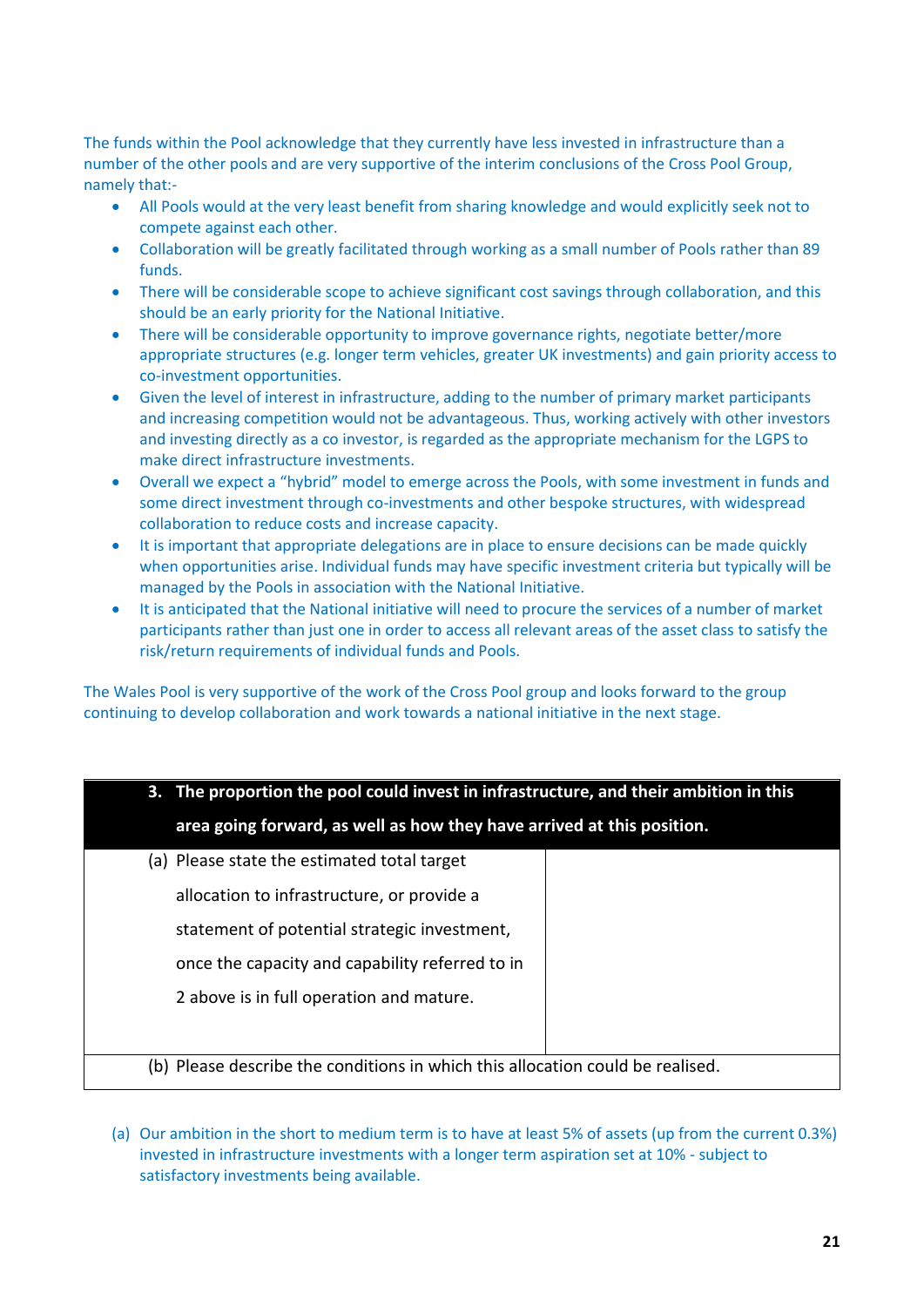However, it is recognised by the Pool that allocations to infrastructure represent asset allocation decisions and are therefore the responsibility of individual funds.

(b) We acknowledge that infrastructure in principle is an attractive investment given the nature of the funds' liabilities.

We anticipate that larger scale will allow the asset class to be accessed at lower cost than at present. Other things being equal, this improves the risk / return characteristics of the asset class to participating funds. National vehicles will also allow for easier access from a governance perspective.

Investments need to be available offering an appropriate level of diversification – global infrastructure rather than purely UK - and suitable access to preferred stages of development (green-field / brown-field etc.). However, the Pool is encouraged by the focus of the Cross Pool group in identifying ways of accessing a wide range of potential investments.

Prospective returns also need to be satisfactory. It is claimed that there is currently a lot of capital chasing opportunities to purchase infrastructure assets in many regions and overpaying for such long term assets would seriously impinge on long term returns to investors.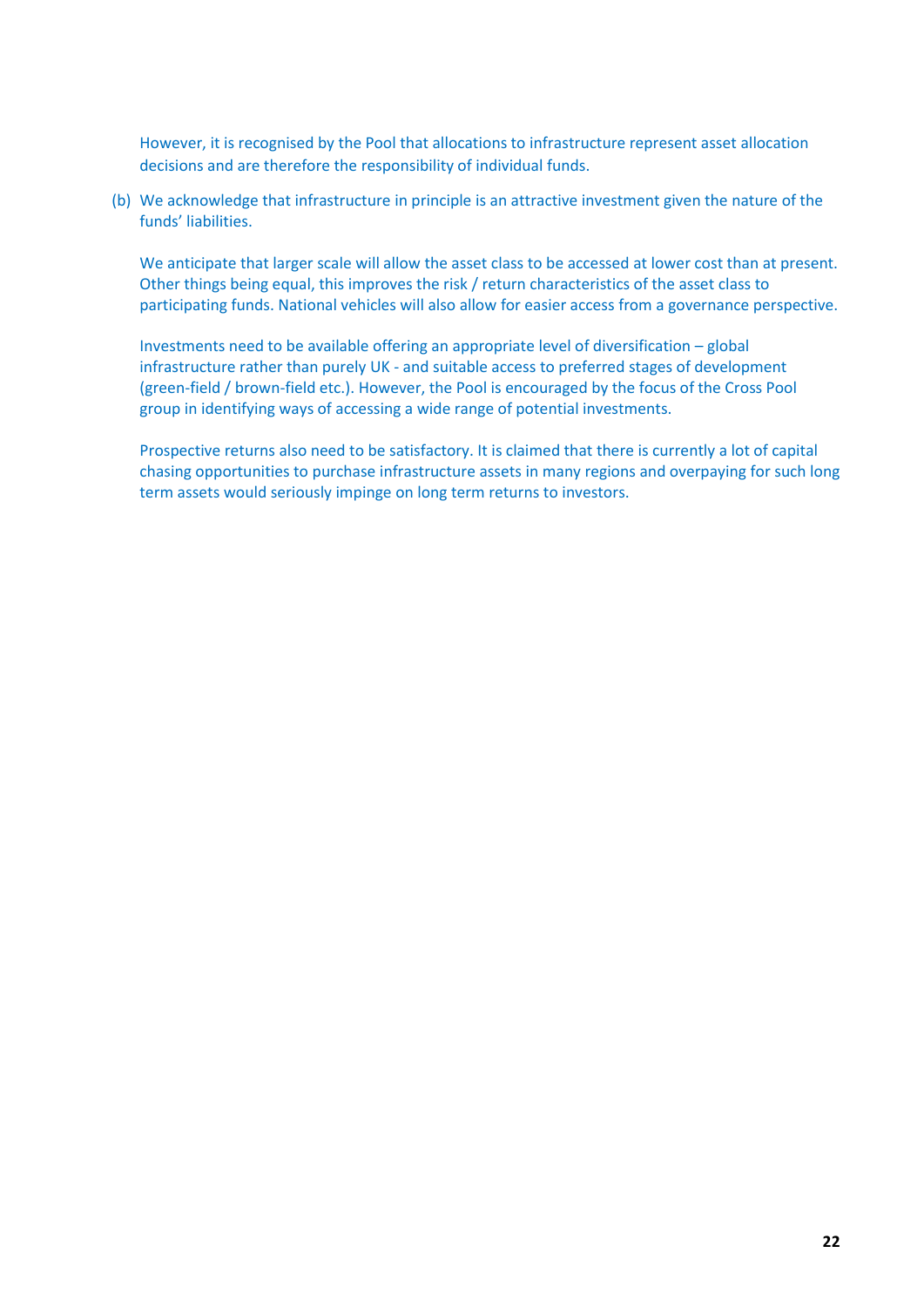## **Annex 1 – section A2**

Please attach an ANNEX for each authority that proposes to hold assets outside of the pool detailing the amount, type, how long they will be held outside the pool, reason and how it demonstrates value for money.

## **Submitted by Clwyd Pension Fund**

The Fund will aim to include all of its assets within the pooling arrangements unless there are technical barriers preventing them from doing so. The ability to transfer the assets detailed below will depend on the capabilities of the appointed operator.

### Liability Matching Mandate- Flight-path- £329m as at March 2015 – Clwyd Fund

This is a specific strategy to manage the Clwyd Fund's individual liability risks using liability driven investment (LDI). It is a fundamental part of the Clwyd Fund's investment and funding strategy and its implementation is key to the Actuary when determining financial assumptions during the Actuarial Valuation process.

The Clwyd Fund has put in place a strategy based upon long-term management of asset and liability risk, namely volatility on interest rates and inflation. This "flight-path" approach aims to add interest rate and inflation protection on an incremental basis to manage more effectively the move back to 100% funding via a trigger based implementation mechanism

Given the investment and governance complexities involved in implementing a Fund specific LDI portfolio and 'flight-path', this may not be viable under the Wales pooling arrangement. However, the Clwyd Fund remains open-minded to consider a different vehicle or structure provided by the Wales Pool, or a cross pool solution, should a more cost-effective approach become available in the future.

The costs of 'undoing' the arrangements in place would be significant. As a broad rule of thumb, this is likely to be in the order of £2-3m (or 1% of assets in the mandate) and would also require significant officer time and involvement from advisors.

### Managed Account Platform – £139m **as at March 2016** – Clwyd Fund

The Clwyd Fund's managed futures and hedge fund allocations are managed tactically by a specialist fund manager through a vehicle that has been specifically created for the LGPS and allows individual LGPS Funds or Pools to design and build their own bespoke strategic allocations.

This replaced the previous (traditional) hedge fund of fund approach **from August 2015,** which had higher fees and less transparency, and did not allow the Clwyd Fund to manage specific investment risks on a bespoke and tactical basis.

Although there are only two LGPS funds currently invested, this new vehicle is being actively marketed across other LGPS funds and pools (with significant engagement to date) and it is anticipated that others will adopt this approach which will trigger further fee breaks for all LGPS investors.

Dependent of the operator and model selected by the Wales Pool this vehicle could be added as a 'sleeve' to a Wales 'CIV'. The provider of the Managed Account Platform has promised the LGPS significant flexibility to enable those LGPS funds that have allocated assets to the vehicle the flexibility to retain their exposure post the creation and implementation of the various Asset Pools. Therefore, we will be asking for engagement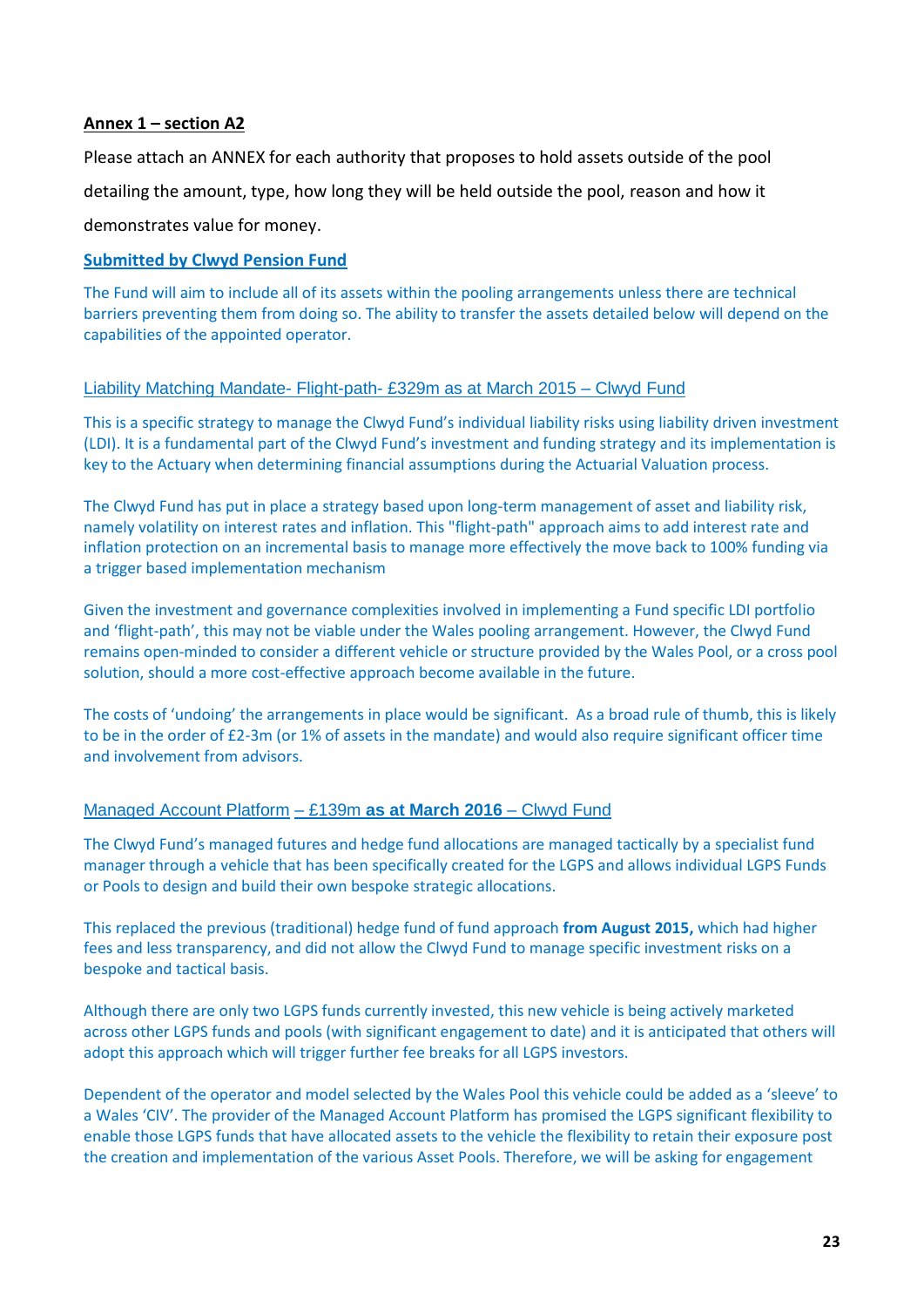from the All Wales Pool with the provider to further understand this flexibility and how it can be used for the benefit of the Clwyd Fund (and other LGPS funds within the vehicle) within the Pooling environment.

However, the Clwyd Fund would also consider any solutions from the Wales Pool which provided the same exposures, transparency and flexibility at a similar cost.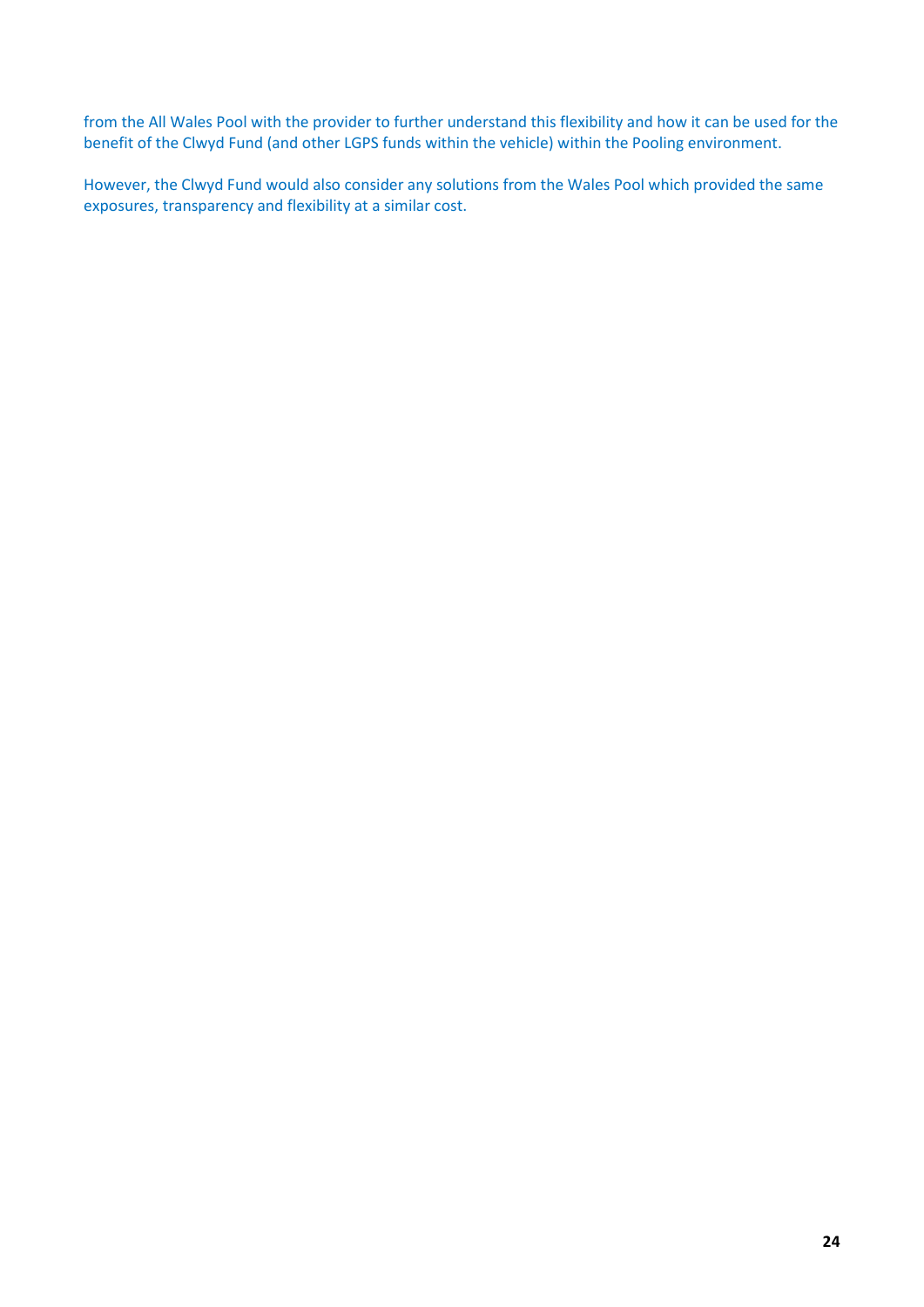## **Annex 2 – section A5**

Please provide as an ANNEX a high level timetable for the establishment of the structure and

transition of assets as well as the proposed methodology for reporting progress against this

#### timetable.

The participating funds will initiate a procurement exercise in the second half of 2016 in order to appoint a third party operator. An Information Day has already been held to consider the range of services which could be available from providers – and wider discussions have been held between the funds on the relative merits of taking particular services.

The Joint Governance Committee for the Pool will be formally constituted in time to make the formal appointment of the operator.

Discussions will then be held with the appointed operator in order to agree the detailed specification for the investment sub-funds and the proposed timescale for transferring assets.

The proposed timetable is summarised below.

| Establish Shadow Joint Governance Committee                                                          | By 30 Sep. 2016 |
|------------------------------------------------------------------------------------------------------|-----------------|
| Complete procurement exercise for third party operator<br>Establish formal Governance Committee      | By 31 Dec. 2016 |
| Detailed specification of requirements agreed with operator including<br>phasing of asset transition | By 30 June 2017 |
| First transitions of listed assets                                                                   | By 31 Dec. 2017 |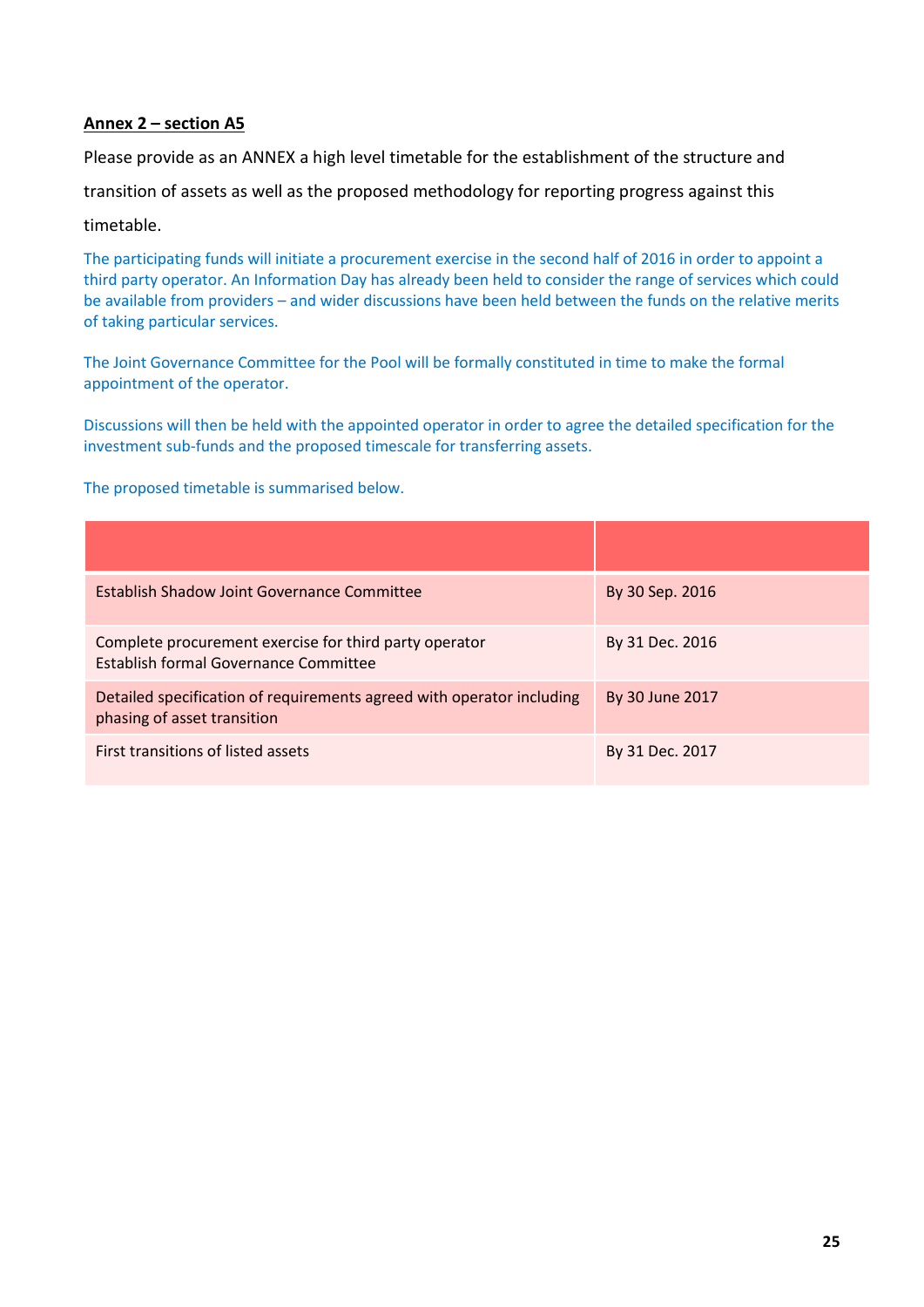## **Annex 3 – section A5**

Please provide as an ANNEX an outline of how you will approach transition over the years and

where possible by asset class (any values given should be as at 31.3.2015.)

The intention is that the implementation of asset pooling will be addressed by the Pool on a phased basis, considering the detailed approach to each of the major asset classes in turn.

However, we anticipate that over 95% of assets will form part of the Pool by April 2021.

We have shown below the estimated movement of assets in aggregate between now and April 2030. This timetable is indicative and will be subject to confirmation following discussions with the appointed operator.



The assumptions underlying the chart above are set out in the table below.

| <b>Assets</b>                | <b>Rate of transition into Pool</b>                                                                                    |
|------------------------------|------------------------------------------------------------------------------------------------------------------------|
| Passive assets               | 100% by April 2018                                                                                                     |
| Active equities              | 50% by April 2018<br>Remainder by April 2021                                                                           |
| <b>Active Fixed Income</b>   | 100% within period April 2018-21                                                                                       |
| Property                     | 70% by April 2021 (units in liquid funds)<br>Remainder to transfer gradually to 2030 (maturing of fixed life<br>funds) |
| Liquid alternatives          | 100% within period 2018-21                                                                                             |
| <b>Illiquid Alternatives</b> | Gradual transfer over period 2018-2030 as fixed life funds<br>mature                                                   |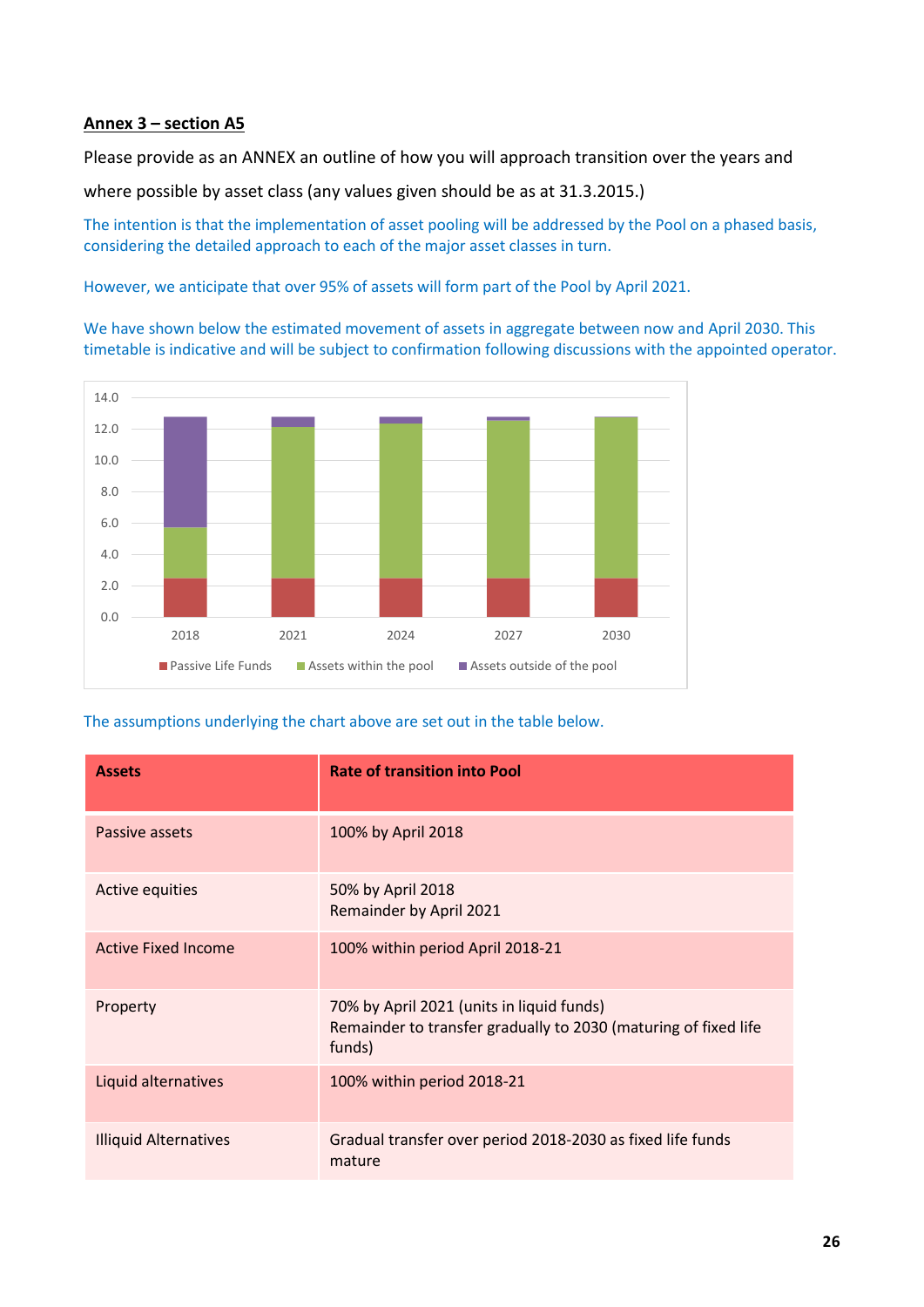### **Annex 4 – section C3**

Please provide a summary of the estimated savings (per annum) to be achieved by each of the authorities in the pool at the end of each 3 year period starting from 01.04.2018.

By necessity, any forecasts of future costs savings at this point are extremely tentative. Although we are confident that the aggregation of assets will lead to lower management costs, it is difficult to predict the levels of fees which can be obtained until investment managers are obliged to conduct real commercial negotiations about their future business levels.

We have considered possible savings across asset classes as a range of potential outcomes reflecting the uncertainty surrounding the final outcomes. These are shown in the table later in this section. For the purposes of the table below and our projections in Annex 5, we have used the mid-point of those projected ranges.

Actual costs payable will be driven by changes on asset mix, the change in value of assets and the application of performance related fees. The estimated savings below are based on an unchanged asset mix and March 2015 asset values.

Savings will not be achieved on a pro rata basis across participating funds but will depend on the degree of change from their current arrangements and investment costs to the new pooled arrangements.

Total value of savings (per annum) estimated to be achieved as at:

31.3.2021: £8.4m

31.3.2024: £9.8m

31.3.2027: £11.3m

31.3.2030: £12.5m

31.3.2033: £12.5m

The cost savings have been estimated by considering each of the asset classes in which the participating funds currently invest and using the data provided by CEM Benchmarking to find the current level of costs being incurred by investments in these areas. We have then considered the level of savings which might be achievable within each asset class, whilst bearing in mind that we have not yet decided on all of the specific sub-funds which will be put in place.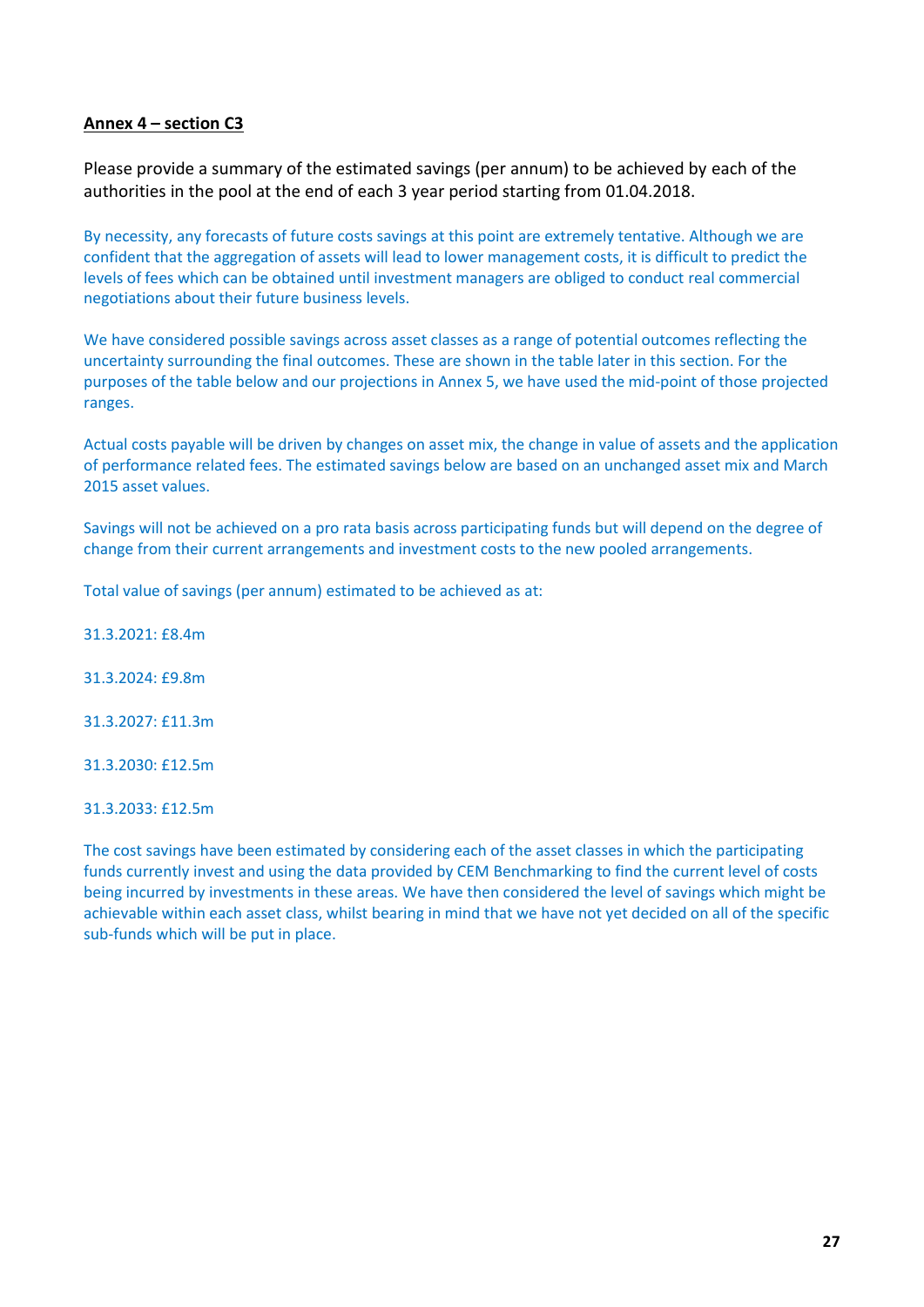| <b>Asset class</b>                                       | <b>Current</b><br>cost<br>$(bps)*$ | <b>Potential</b><br>savings<br>(bps) | <b>Total</b><br>pool<br>assets | <b>Annual</b><br>estimated<br>potential<br>savings<br>£m | <b>Rationale</b>                                                                                                                                                                                                                                                                                                                                                      |
|----------------------------------------------------------|------------------------------------|--------------------------------------|--------------------------------|----------------------------------------------------------|-----------------------------------------------------------------------------------------------------------------------------------------------------------------------------------------------------------------------------------------------------------------------------------------------------------------------------------------------------------------------|
| <b>Passive</b><br>(24% of Pool<br>assets)                |                                    |                                      | £3.1bn                         | $1.8 - 2.0$                                              | New reduced fee scale already agreed with single<br>manager and will apply with effect from April 2016.                                                                                                                                                                                                                                                               |
| Active equity<br>(44% of Pool<br>assets)                 | 43.3                               | $5 - 10$                             | £5.6bn                         | $2.8 - 5.6$                                              | Assets invested in UK and global equity mandates<br>totalling £1.3bn and £2.8bn respectively will be<br>aggregated into 'core' and 'high alpha' mandates.<br>Savings based on reduced number of mandates and<br>increased manager mandate sizes.                                                                                                                      |
| <b>Active fixed</b><br>income<br>(17% of Pool<br>assets) | 22.2                               | $2 - 4$                              | £2.2bn                         | $0.5 - 0.8$                                              | Current mandates in this area vary widely in scope. A<br>small number of new sub-funds are likely to be<br>established to meet the objectives of each fund. Pool<br>savings based on reduced number of mandates but<br>will depend on the final sub-funds provided.                                                                                                   |
| Property<br>(8% of Pool<br>assets)                       | 108.1                              | $20 - 30$                            | £0.8bn                         | $1.7 - 2.5$                                              | UK property fund holdings could be pooled initially<br>under a single mandate. The long term potential for<br>establishing a direct property mandate is being<br>explored. Savings assume streamlining of any fund-<br>of-fund arrangements in the short term in favour of a<br>managed account and a transition over the long term<br>to holding more direct assets. |
| <b>Private Equity</b><br>(3% of Pool<br>assets)          | 274.6                              | 50-100                               | £0.4bn                         | $2.1 - 4.2$                                              | Current investments in closed end funds will be<br>allowed to mature outside of the pool. Savings<br>assume a gradual move from a fund-of-funds model<br>to either a single adviser or alternative cross-pool<br>solution                                                                                                                                             |
| Infrastructure<br>(<1% of Pool<br>assets)                | 261.8                              | 50-100                               | £0.1bn                         | $0.3 - 0.6$                                              | Assumes a gradual move from a fund-of-funds model<br>to a single advisor model or use of a national<br>infrastructure investment                                                                                                                                                                                                                                      |
| Other asset<br>classes                                   |                                    |                                      | £0.5bn                         | $0 - 0.1$                                                | Individual allocations are very small. Some modest<br>savings may be possible on an ad-hoc basis.                                                                                                                                                                                                                                                                     |

Source of savings estimates: Analysis from Project POOL, Hymans Robertson research universe.

The estimated savings above provide a range of £9.1m to £15.8m. The mid-point of this range implies a total annual savings rate of circa £12.5m p.a. by 2030.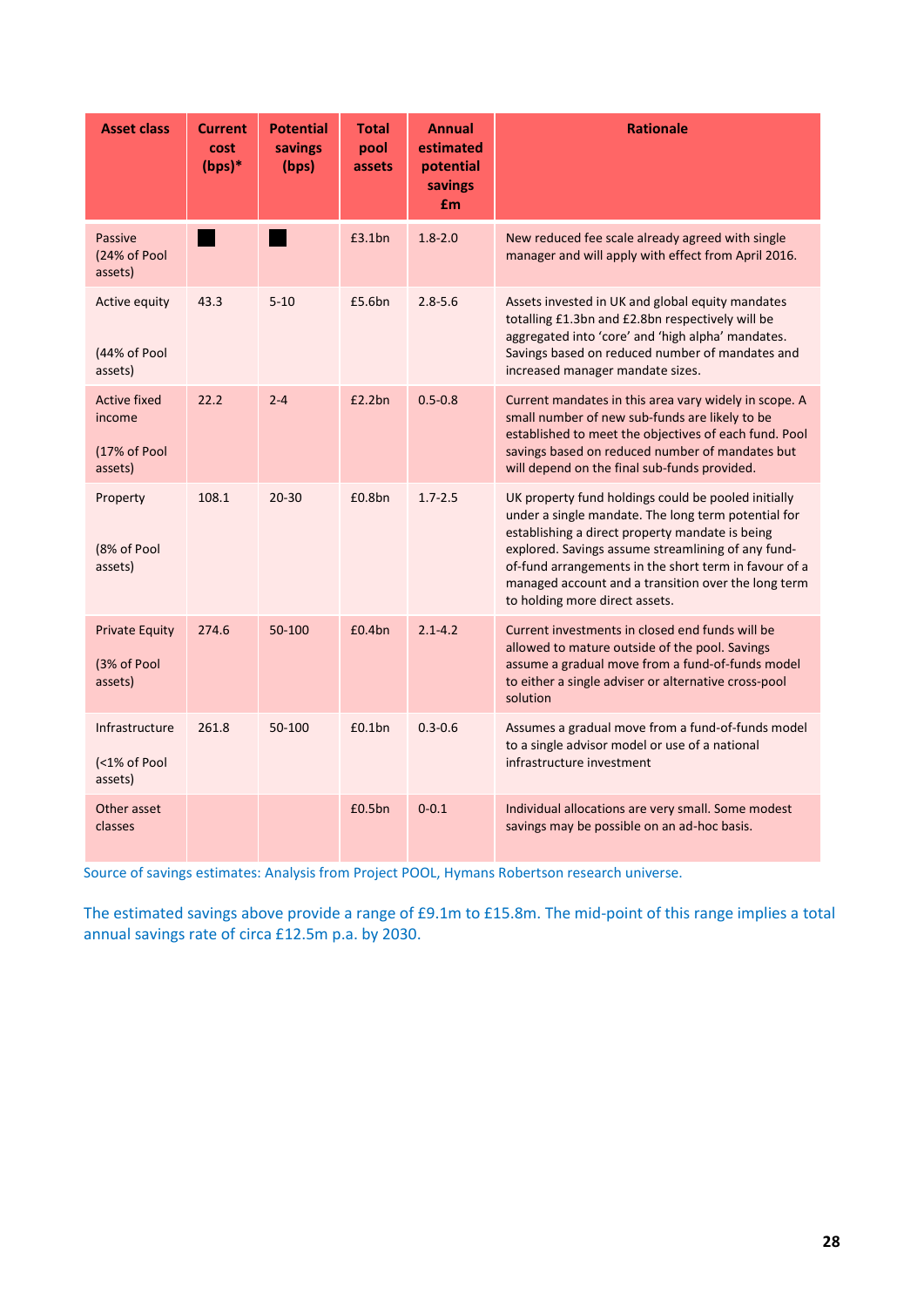## **Annex 5 – section C4**

Please provide a summary of estimated implementation costs, including but not limited to legal, project management, financial advice, structure set-up and transition costs. Please represent these costs in a table, showing when these costs will be incurred, with each type of cost shown separately. Please estimate (using information in Criteria C Section 3) the year in which the pool will break even (i.e. the benefits will exceed additional costs of pooling).

By appointing a third party operator, the Pool will avoid costs incurred in setting up a regulated body from outset. We anticipate that the costs incurred will be through the allocation of internal officer resource and advisory fees from external parties for services such as legal services, project management, taxation and legal advice. Estimates of the possible level of transition costs are shown later in this section.

| Costs                                                                          | <b>Total - three</b><br>year period to<br><b>April 2018</b><br>£000s | <b>Total - three year</b><br>period to April<br>2021<br>£000s |
|--------------------------------------------------------------------------------|----------------------------------------------------------------------|---------------------------------------------------------------|
| Internal officer resource                                                      | 150-250                                                              | 50-150                                                        |
| Project management                                                             | 50-150                                                               |                                                               |
| Legal advice                                                                   | 100-200                                                              | $0 - 100$                                                     |
| Other advisory fees (taxation,<br>procurement, transition,<br>investment etc.) | 200-300                                                              | $0 - 100$                                                     |
|                                                                                | 500 - 900                                                            | 50-350                                                        |

In the table below, we have given an indication of potential costs associated with setting up the Wales Pool arrangements.

#### Transition costs

Transition costs will be a very significant component of the costs of implementing the pooling arrangements. At this stage, the level of trading that will be required is difficult to estimate. We are still to confirm the exact number of new strategies which will be available within the pooling arrangements and therefore the degree of mandate consolidation which will be required.

For illustration, in the tables below, we have shown the range of costs which might be incurred across the four liquid asset classes in two potential scenarios - where respectively 30% and 70% of assets within terminated mandates require to be traded.

Transition costs associated with the consolidation of the passively managed assets will be covered by the investment manager.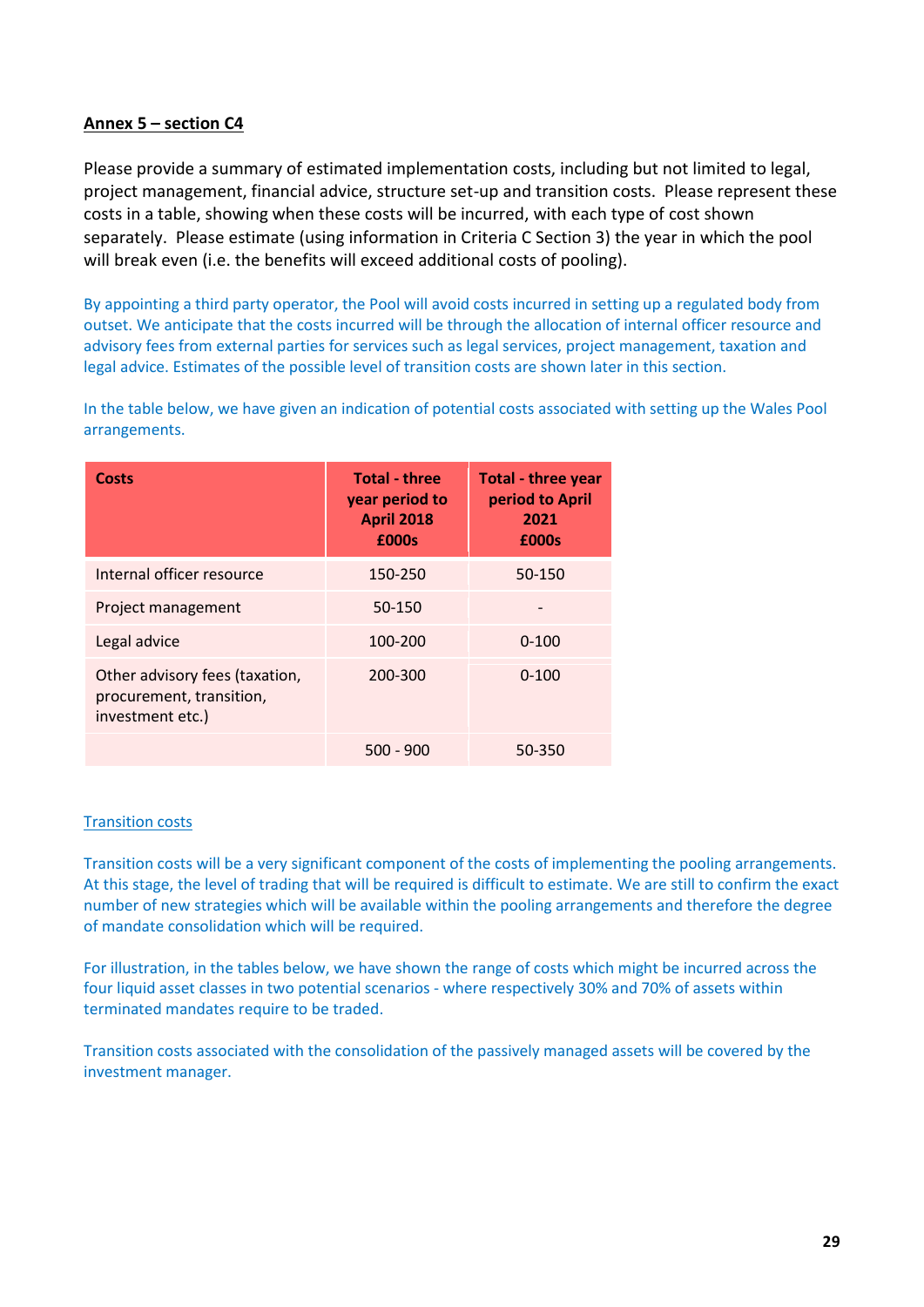| <b>Asset class</b>                                                                       | <b>Active UK</b><br><b>Equity</b> | <b>Active Global</b><br><b>Equity</b> | <b>Div. Growth Funds</b> | <b>Active Bonds</b> |
|------------------------------------------------------------------------------------------|-----------------------------------|---------------------------------------|--------------------------|---------------------|
| Value of assets                                                                          | £1.3bn                            | £2.8bn                                | £0.2bn                   | £2.1bn              |
| Current number of strategies                                                             | 8                                 | 14                                    | 3                        | 10                  |
| Potential number of new strategies                                                       | 4                                 | 6                                     | $\overline{2}$           | 5                   |
| Value of assets requiring transition                                                     | £650m                             | £1.6bn                                | £60m                     | £1bn                |
| Explicit trading costs (exc. market<br>impact and opportunity cost) (in basis<br>points) | 33                                | 17.6                                  | 20                       | 29.6                |
| Costs if 30% of assets within portfolios<br>require to be traded (60% turnover)          | £1.3m                             | £1.7m                                 | E0.1m                    | £1.9m               |
| Costs if 70% of assets within portfolios<br>require to be traded (140% turnover)         | £3.0m                             | £3.9m                                 | £0.2m                    | f4.4m               |

In the above illustrations, the estimated transition costs range from £5.0m to £11.5m. We have used these figures in our projections below.

In terms of the timing of these transaction costs, we assume that these will be incurred at the time that assets are transferred into the Pool. In practice, there may be some timing differences.

Transaction costs within property can be significant though we are assuming that there will be minimal transition activity in the short / medium term. A long term ambition for the property assets has still to be agreed. A move to a fully direct mandate will incur higher initial costs but generate higher long term savings.

Illiquid assets will not incur transaction costs as they will be allowed to mature without forced realisation of investments.

#### Break-even analysis

For the purposes of forecasting a break-even point, we have used the following assumptions:-

- The central estimate of cost savings as set out in Annex 4.
- The timing of these cost savings is equivalent to the date of assets entering the Pool with the exception of property where savings are expected to come through gradually over the 12 year period.
- Running costs of the Pool equivalent to **……………..** of the assets in the Pool at any point, reflecting operator fees and internal resource costs.
- Set-up costs of £1m divided between the periods to April 2018 and to April 2021.
- The two estimates of transition costs above.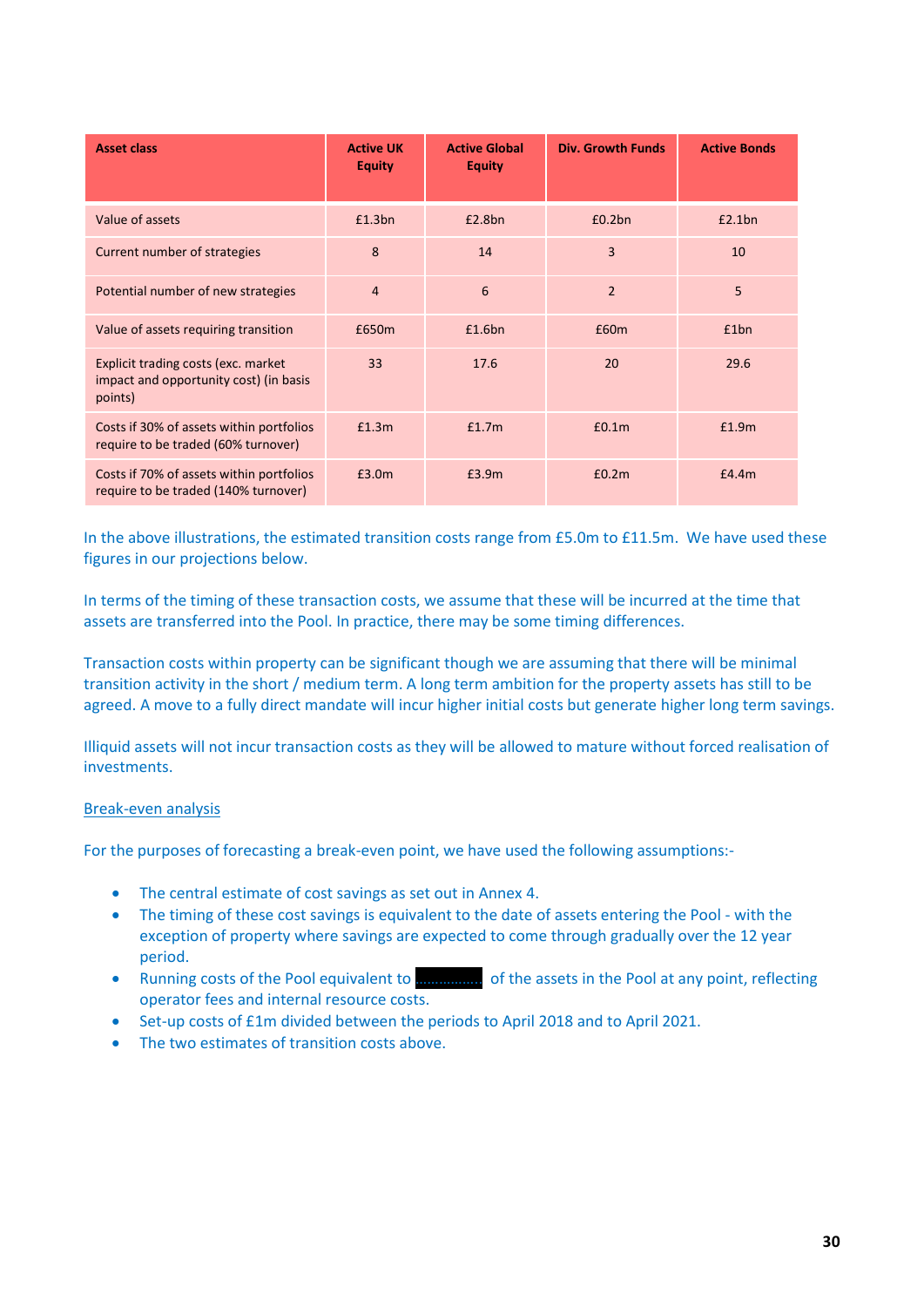#### With total transition costs of £5m

Given the passive fee savings which are already being earned by the Pool with effect from April 2016 and the fact that the Pool will not be incurring the significant costs of setting up its own operator, the benefits of the pooling arrangement flow through quickly – with a break-even point in 2018/19 as shown in the chart below.

By 2033, net annual savings of £9.5m p.a. are being earned with cumulative savings of circa £110m by that date.